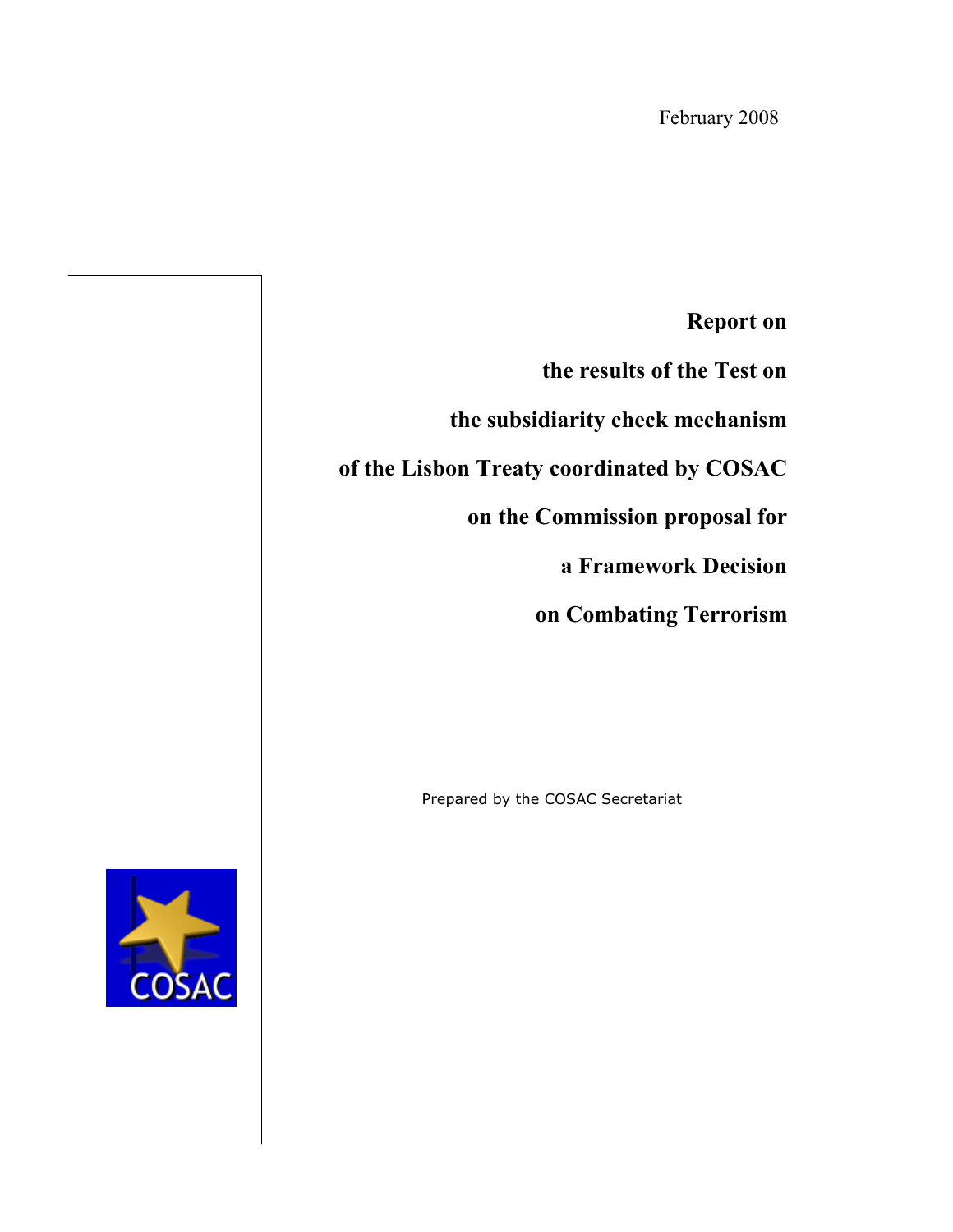# **Testing the subsidiarity check mechanism of the Lisbon Treaty: The Framework Decision on Combating Terrorism**

# **1 Introduction**

## **1.1 BACKGROUND**

The COSAC chairpersons decided at their meeting in Lisbon on 12 July 2007 to conduct a subsidiarity check on the proposal for a Council Framework Decision on combating terrorism<sup>1</sup>. This was confirmed in the Conclusions of the XXXVIII COSAC that took place from 14 to 16 October 2007 in Estoril<sup>2</sup>. The COSAC Secretariat was asked to prepare the necessary arrangements for the subsidiarity  $check<sup>3</sup>$ .

The proposal for the Council Framework Decision on Combating Terrorism was adopted by the European Commission on 6 November 2007.

During the informal meeting of Heads of State and Government on 18-19 October 2007 a political consensus on the future Reform Treaty was reached. The Treaty was subsequently signed by the Heads of States and Governments on 13 December 2007 in Lisbon. In the remainder of this report the Reform Treaty referred to as the Lisbon Treaty.

In order to give national parliaments the opportunity to test the practical application of the new provisions on subsidiarity in the Lisbon Treaty, it was recommended that tests were conducted according to Protocol Nr. 2 on the Application of the Principles of Subsidiarity and Proportionality as attached to the Lisbon Treaty (subsequently "the Protocol").

### **1.2 PROCEDURE OF THE SUBSIDIARITY CHECK**

The check was carried out by national parliaments according to their own rules and procedures. However, the Protocol stipulates that a specific framework for the conduct of subsidiarity checks by national parliaments must be adhered to for a reasoned opinion to qualify for the mechanisms outlined in the Protocol.

### **1.2.1 Timing**

The Protocol gives national parliaments eight weeks to examine proposals. The eight week clock starts on the date that a draft legislative act is transmitted by the Commission. The document was sent to national parliaments in all official languages on 26 November 2007. The COSAC Secretariat informed national parliaments as soon as the document was available in all official languages and set the deadline for answers for eight weeks later: 21 January 2008.

 $\overline{a}$ <sup>1</sup> Council Framework Decision amending Framework Decision 2002/475/JHA on combating terrorism COM(2007) 650 final

 $2^2$  See Conclusions of the XXXVIII COSAC, point 1.2.

http://www.cosac.eu/en/meetings/Lisbon2007/plenary/

<sup>&</sup>lt;sup>3</sup> See: http://www.cosac.eu/en/info/earlywarning/Test/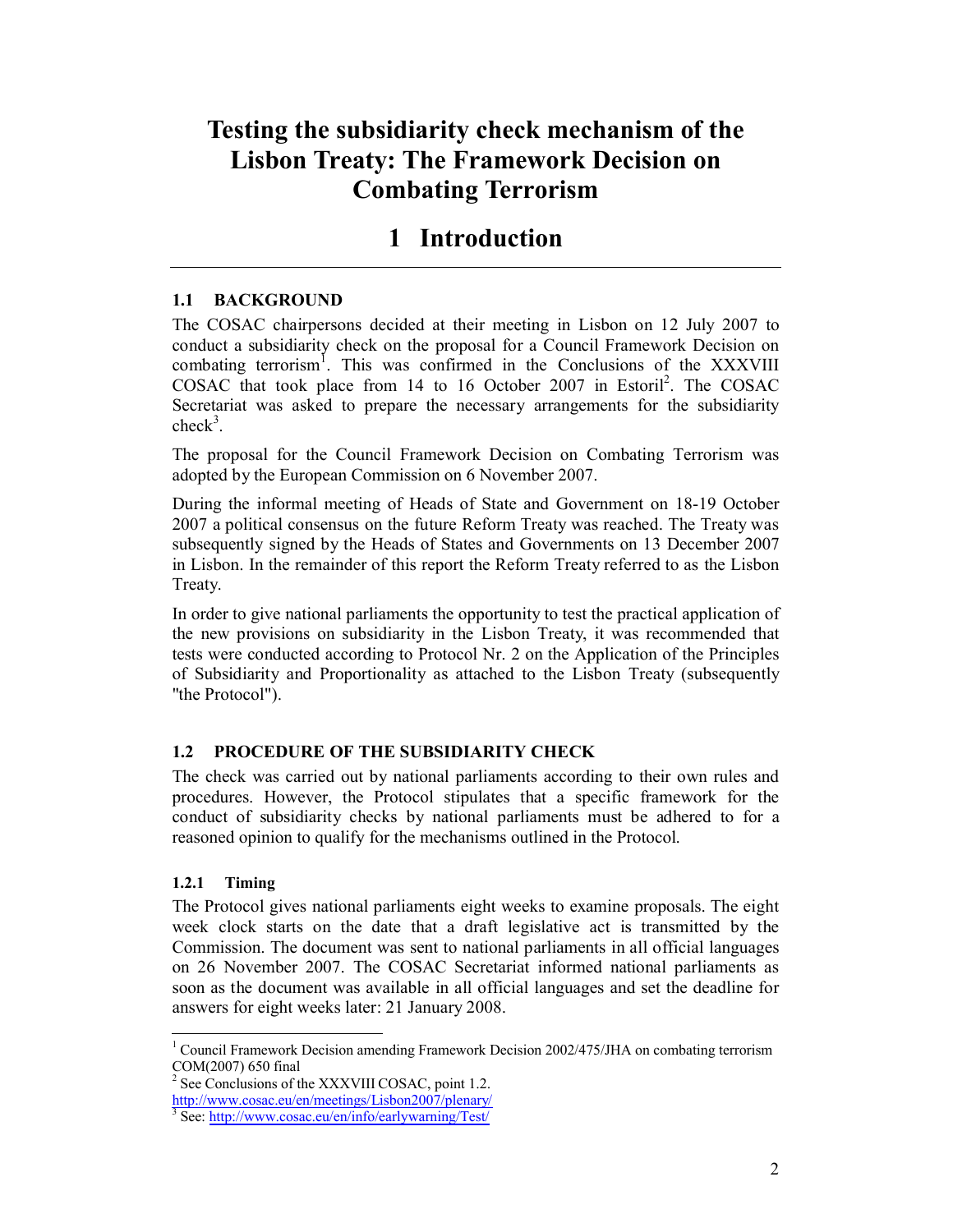#### **1.2.2 Reasoned opinions**

Under Article 6 of the Protocol, any national parliament or any chamber of a national parliament may, within a period of eight weeks, submit a reasoned opinion to the presidents of the Commission, the European Parliament and the Council stating why it considers that the proposal in question does not comply with the principle of subsidiarity.

National parliaments taking part in the current subsidiarity check were asked to transmit their findings to those Institutions as well as to the COSAC Secretariat.

#### **1.3 PARTICIPATION**

The subsidiarity check on the proposal for a Council Framework Decision on combating terrorism was launched on 26 November 2007 with the aim of completing it by 21 January 2008. By the agreed deadline **25** parliamentary chambers from **20**  Member States<sup>4</sup> had concluded the check and sent a report to the secretariat answering the questions in the Secretariat´s *aide mémoire*. By the end of January 2008, a total of 29 parliaments or parliamentary chambers from 23 Member States had concluded the check<sup>5</sup>. In some parliaments the check is still on-going. Some parliaments decided not to participate.

All participating parliaments sent a report to the COSAC secretariat summarising how they conducted the subsidiarity check and setting out lessons learned during the experiment. As requested, the COSAC secretariat has, on the basis of these replies from the national parliaments, compiled this report. It is hoped that this will facilitate an exchange of views and best practices between national delegations at the COSAC chairpersons' meeting on 18 February 2008 in Ljubljana.

**The complete replies of the participating parliaments including the reasoned opinions are presented in the Annex, which is printed as a separate document.**

#### **1.4 PROCEDURES APPLIED**

European Affairs Committees were involved in the check in 24 of the 29 participating parliamentary chambers. In 16 cases, sectoral committees participated in the examination of the proposal in addition to EU affairs committees. In Luxembourg, Sweden, and in the two chambers of the Belgian parliament the check was conducted solely by sectoral committees without the participation of the EU Affairs Committee. In the Netherlands the Joint Committee on the Subsidiarity coordinated the work of the specialised committees of the two Houses.

 $\overline{a}$ <sup>4</sup> The Austrian Federal Council, The Belgian Chamber of Deputies, the Bulgarian parliament, the Czech Chamber of Deputies and Senate, the Danish *Folketinget*, the Estonian *Riigikogu,* the Finnish *Eduskunta*, the French *Assemblée nationale* and *Sénat*, The German *Bundesrat*, The Hellenic parliament, the Hungarian National Assembly, the Italian Senate, the Latvian *Saeima*, the Lithuanian *Seimas,* the Luxembourg *Chambre des Députés*, the Polish *Sejm* and Senate, the Portuguese *Assembleia da Republica*, The Slovakian National Council, the Slovenian National Assembly, The

Swedish *Riksdagen,* the UK House of Commons and the UK House of Lords. 5 The secretariat also received information from the Belgian Senate, the German *Bundestag,* the Irish *Oireachtas* and (jointly) the States General of the Netherlands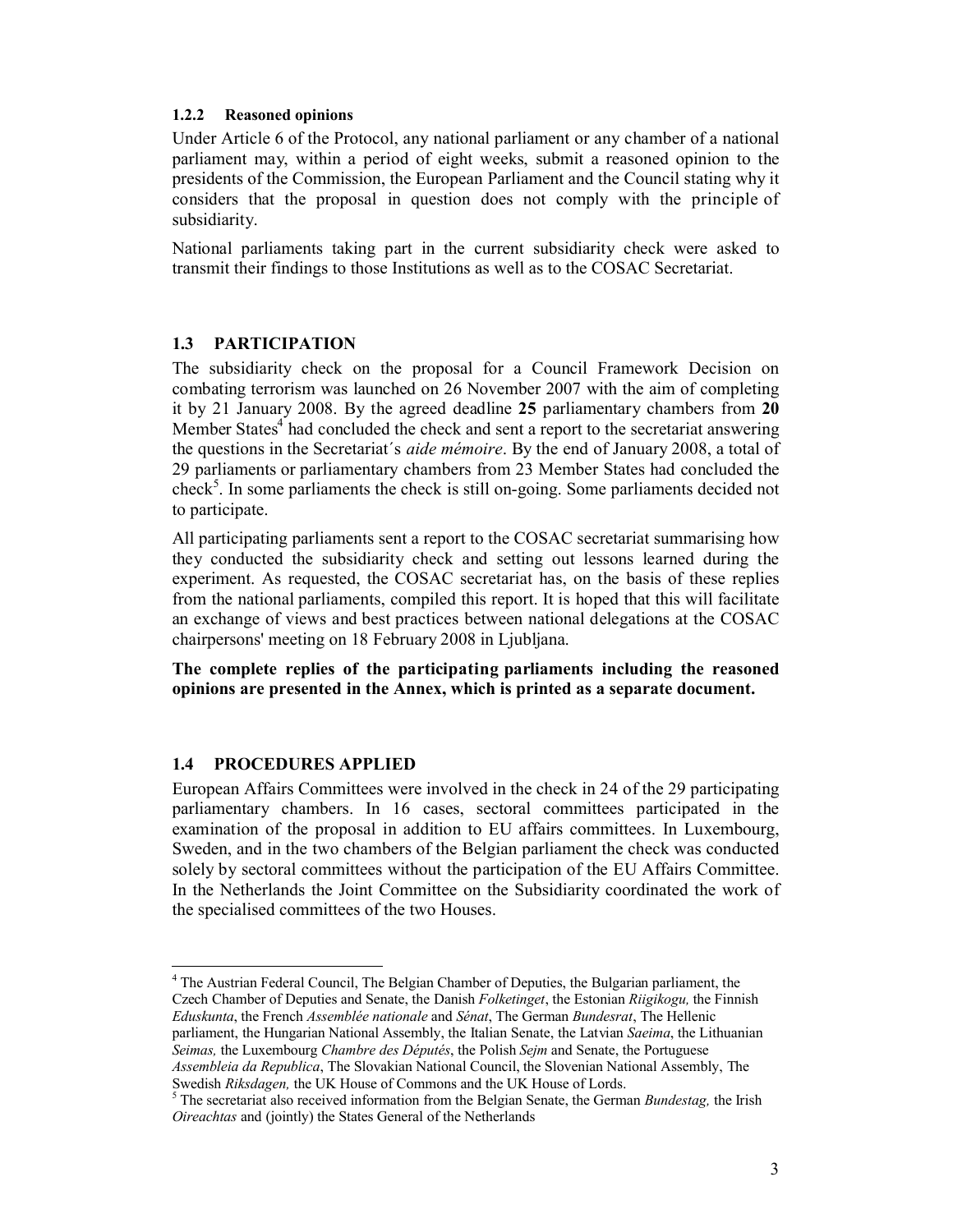Governments were involved in the process in almost all of the participating parliamentary chambers, either by providing written information in form of explanatory memoranda and/or by giving oral evidence to the committees scrutinising the proposal. In Member States with regional parliaments with legislative powers the subject was considered not to be within the remit of the regional parliaments.

In the case of bicameral parliaments, the two chambers cooperated formally only in the cases where there is a joint committee (Ireland and Netherlands). In some other bicameral parliaments cooperation took the form of an informal exchange of information between the officials.

In Austria, Hungary, Lithuania, the Netherlands, Portugal and the French *Assemblée nationale* the procedure used for this subsidiarity check is consistent with the requirements for a subsidiarity check under the Lisbon Treaty. In other parliaments the check was conducted either following the normal scrutiny mechanism or the applicable procedure has not formally been decided. In several parliaments the COSAC subsidiarity checks are used to test existing internal procedures or procedures for their suitability under the Lisbon Treaty.

## **2 Results of the Check**

#### **2.1 THE SUBSIDIARITY PRINCIPLE**

The UK House of Commons was the only parliament or chamber to find the Commission proposal to be in breach of the subsidiarity principle. According to the EU Scrutiny Committee "the principle of subsidiarity permits the EU to take action only if the "objectives of the proposed action cannot be sufficiently achieved by the Member States"". Whilst it accepts that terrorist networks may operate across national borders and that, consequently, bilateral and collective cooperation between States is desirable, even essential, the Committee is not convinced by the Minister's explanations that it is essential for the EU to intervene by adopting this Framework Decision when the Council of Europe (CoE) has already adopted a Convention achieving the same result. In their view, to act in this way is not consistent with the principle of subsidiarity.

The Commons EU Scrutiny Committee questions their Government's acceptance of the Commission's reasoning for an EU Framework and asks their Minister to explain whether he considers the process of ratifying the CoE Convention inherently likely to be "lengthy" when compared with the process of implementing a Framework Decision. It also asks for an explanation of what is meant by a "proper follow-up mechanism"(as referred to in their government's EM to the Committee), given the difficulties which the Government has already had in explaining the UK's position on implementation of Framework Decision 2002/475/JHA on combating terrorism. The Commons EU Scrutiny Committee asks the Minister to explain his reference to "common interpretation" by the ECJ, when the UK (along with a number of other Member States) has not made a declaration under Article 35 EU conferring an interpretative jurisdiction on the ECJ.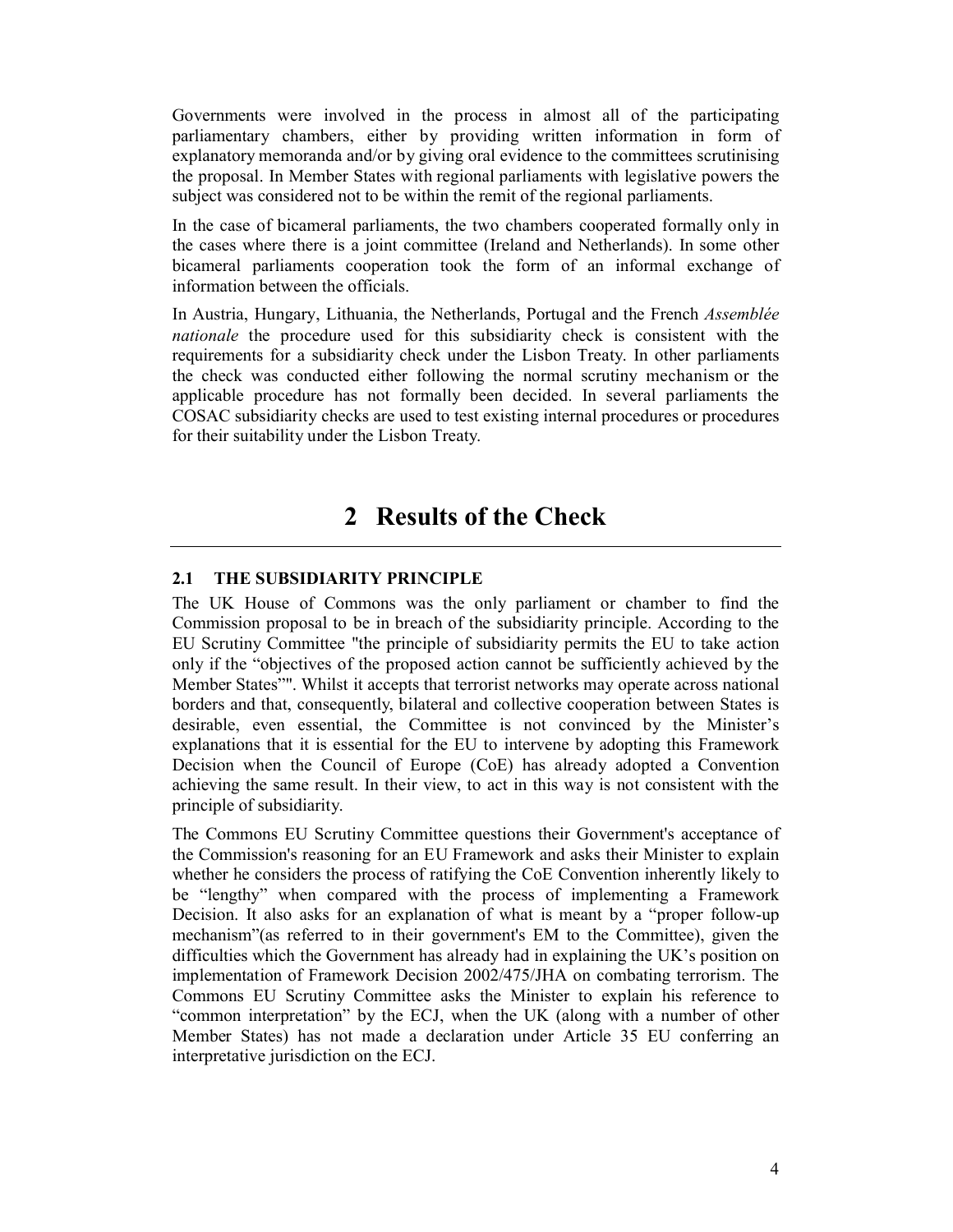#### **2.2 JUSTIFICATION WITH REGARD TO THE SUBSIDIARITY PRINCIPLE**

Five parliamentary chambers found the Commission justifications with regard to the subsdiarity principle were at least partly inadequate. Naturally, since the UK House of Commons was not convinced of the respect of the subsidiarity principle they also found the Commission's justification insufficient (see above).

The EU-Committee of the Austrian Federal Council states that substantial criminal law is a matter of national competence regardless of the aim or legal form of any proposed European legislation. Therefore European legislation in this field should only be passed exceptionally. Proposals for legally relevant acts concerning criminal law require in this regard a substantial qualitative and quantitative statement explaining why a European legislative act should be agreed and why the proposed legislation is in accordance with the principles of subsidiarity and proportionality, as compared with possible other choices of action. This statement is missing in the existing proposal or is restricted to general thoughts which would not be regarded as sufficient in the future.

The Belgian Senate asks that the European Commission shows in a more precise fashion why it finds that national legislations are inadequate fora to react to terrorist threats. The Belgian Chamber of Deputies asks the Commission to clarify the notion of the "public provocation" and to analyse what effects criminalising acts preparatory to "public provocation" would have with regard to freedom of expression and association and of the press (as protected by the European Convention of Human Rights). Furthermore the Commission should explain why its definition of public provocation differs from the Council of Europe's definition in the Convention on the prevention of terrorism; and it should demonstrate that such an extensive definition of a penal incrimination will still be readable and provident. The Commission is also asked to explain why it has been decided that public provocation will be considered to be an infraction which is distinct from criminal participation, rather than adding it to the Framework Decision's provision on modalities of incitement to commit terrorist offences. Finally, the Commission should also determine who (either European organisations or others) will guarantee the enforcement of this regulation, especially when it comes to declarations made on the internet.

The Joint Committee on European Scrutiny (JCES) of the Irish *Oireachtas* also found the Commission's justification to be incomplete with regard to the subsidiarity principle. In their view the Commission did not complete all the elements of the detailed statement as required under the Protocol on the Principles of Subsidiarity and Proportionality. In particular information is lacking on the quantitative indicators to substantiate the proposal and a complete answer on whether the proposal takes account of the burden falling upon national authorities, economic operators and the citizen. The JCES is of the opinion that in order to comply with its obligations under the Protocol, the Commission should complete a detailed comparative analysis of how the objectives of the proposal could be effected at national level, outlining its possible advantages as well as shortcomings. There should be a comparison with other possible choices of actions at levels other than at Union level. The Commission should explain in greater detail why regional or national parliaments are not in a position to take similar effective action in a specific policy area.

Also a further study by both Houses of the States General of the Netherlands of the nature and scope of the proposed measures raised a number of questions that are as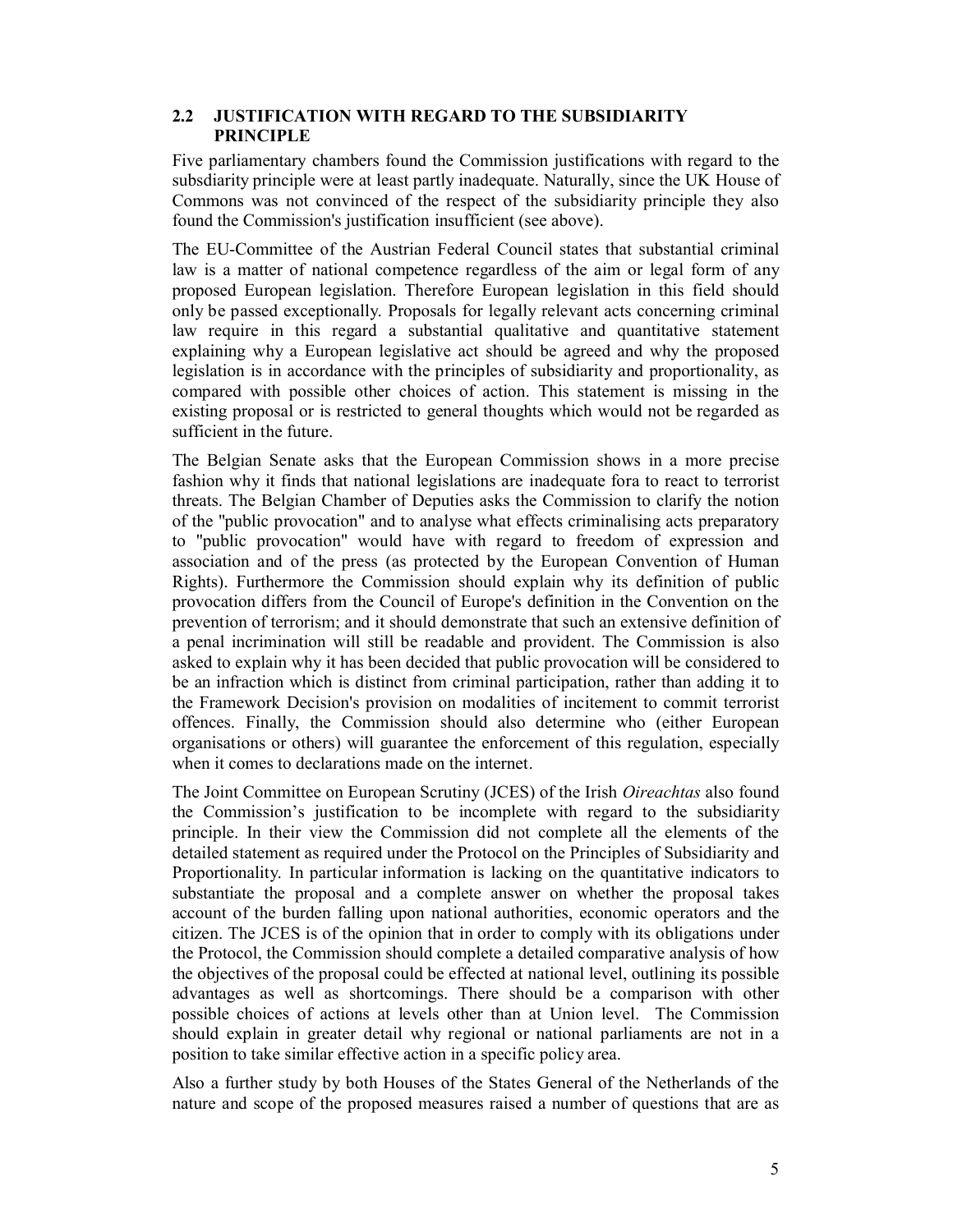yet unanswered by the explanatory memorandum to the Commission proposal. For a better assessment of all measures mentioned in the proposal, both Houses of the States General request the European Commission to reply to the questions formulated in the reasoned opinion they have addressed to the Commission.

Even if the German *Bundestag's* Legal Affairs Committee found the reasoning satisfactory, the *Bundestag's* Committee on the Affairs of the European Union stressed in its advisory statement that the Commission did not demonstrate clearly enough that there are loopholes in the penal codes of the Member States regarding the fight against terrorism. This would seem necessary with respect to the first criterion of the subsidiarity principle, namely that the Community shall take action, "only if and in so far as the objectives of the proposed action cannot be sufficiently achieved by the Member States".

### **2.3 THE PROPORTIONALITY PRINCIPLE**

A letter of the President of the German *Bundestag* was sent to the Presidents of the European Commission, the European Parliament and the Council, stating that there were no concerns regarding the respect of the principle of subsidiarity but that there were concerns with regard to the principle of proportionality. Both the Legal Affairs Committee and the Committee on the Affairs of the European Union of the German *Bundestag* – in full knowledge of the scope of the subsidiarity checking mechanism foreseen in the Treaty of Lisbon – decided however to include observations on proportionality in their statement. It was pointed out that the proposed framework decision duplicates, to a large extent, the Council of Europe Convention on the Prevention of Terrorism of 16 May 2005; and that, with regard to the proportionality principle, due consideration should have been given on joint efforts, by all Member States, to ratify this convention, instead of proposing a new framework decision.

The justification with regard to the principle of proportionality could be more convincing according to some other national parliaments as well. According to the opinion of the majority of the Hellenic Parliament's Joint Committee members, an explicit reference to the respect for the Charter of Fundamental Rights and the European Convention of Human Rights should be embodied in the text of the Framework Decision, before final decision is reached at the Justice and Home Affairs Council.

The Hungarian parliament is convinced by the Commission's arguments justifying the subsidiarity principle, since the relevant part of the Explanatory Memorandum discusses the essential aspects of the subsidiarity principle and the attached exhaustive impact study adequately underlines these statements. Justification of the proportionality principle however, lacks reference to the human rights issues. Considering the delicate nature of the planned legislation, it would have been advisable to include the appropriate findings of the impact study in the Explanatory Memorandum.

The Swedish *Riksdag*, for its part, argues that even though proportionality was not an issue in this test, the fight against terrorism may only be conducted in a way that is appropriate in an open, democratic society governed by the rule of law; and that any measures must be taken with respect for human rights and in accordance with the rule of law. The proposal concerns acts that lie in a grey area bordering on rights set out in the Swedish Constitution, such as freedoms of expression and association. In the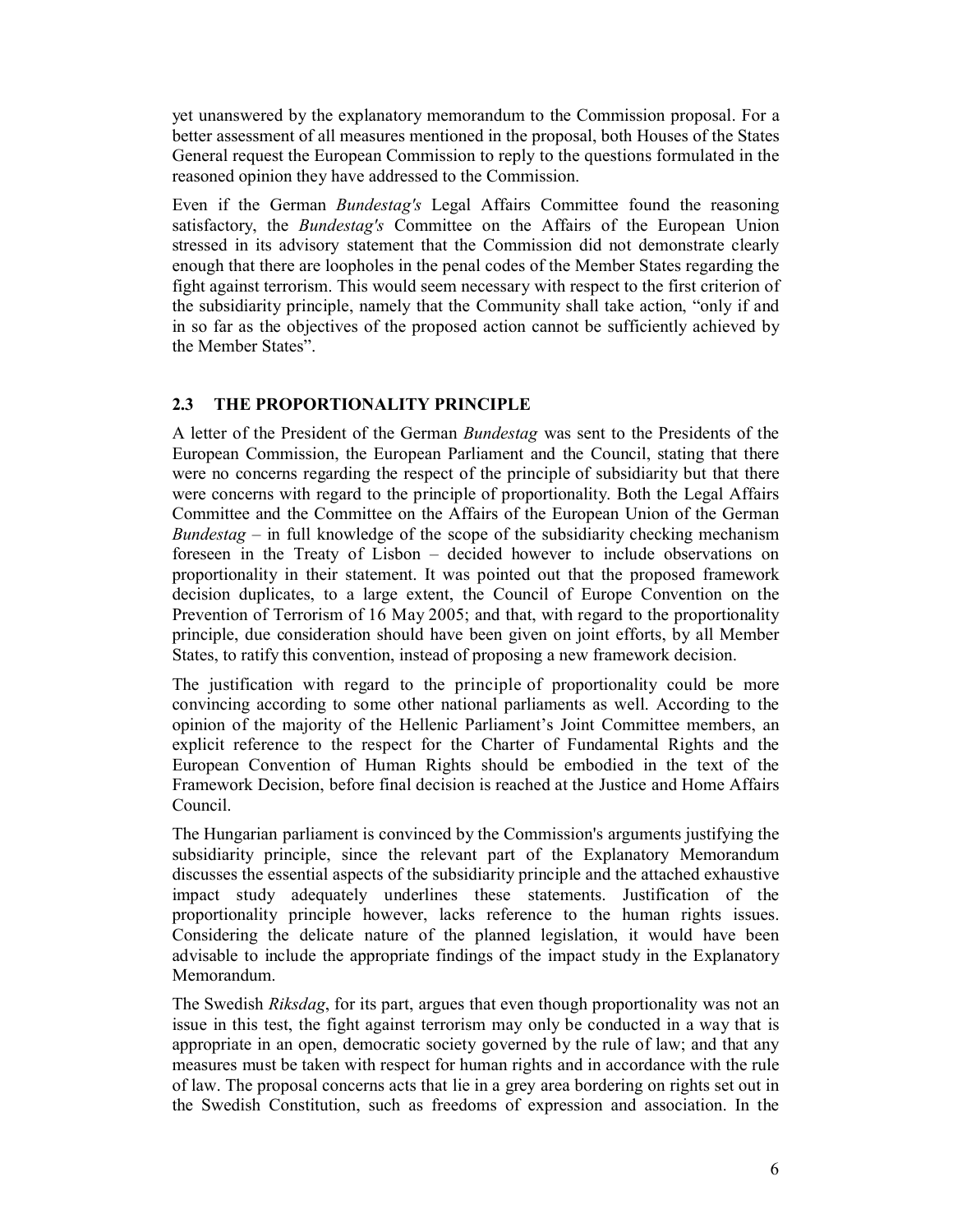opinion of the Committee, it is not clear from the Commission's proposal whether the proposed measures do respect these rights. The Committee is therefore, with respect to the current formulation of the proposal, doubtful as to whether measures that may be undertaken on the basis of the proposal are in proportion to the desired goals.

### **2.4 DIFFICULTIES ENCOUNTERED WHILE CONDUCTING THE CHECK**

#### **2.4.1 Problems with the scope of the new subsidiarity mechanism**

As the Swedish *Riksdag* pointed out in their answer, it is difficult to define and separate the scrutiny of subsidiarity from the examination of the substance - it seems rather artificial and technical. They also found the preparations for the test confusing since the earlier COSAC Conclusions as well as the preparatory e-mail talked about subsidiarity and proportionality check. In the end it turned out to be a check according to the Lisbon Treaty, an hence only on subsidiarity. Nevertheless, several national parliaments did refer both to subsidiarity and proportionality in their answers. The scope of the new mechanism of the Lisbon Treaty - the so called "yellow" and "orange cards" - however only covers the subsidiarity aspect of the Commission's legislative proposals.

The Irish parliament noted that the COSAC exercise once again highlighted a need to develop among national parliaments an agreed definition and interpretation of the principle of subsidiarity. If the new provisions of the Lisbon Treaty are to be effective, national parliaments will need to work closely together and therefore they must work within agreed parameters and on the same premise. Otherwise, different interpretations of the principle of subsidiarity may lead to great disparities of opinion between each of the national parliaments with the result that the threshold will never be reached and the 'yellow card' or 'orange card' mechanism never triggered. The *Oireachtas'* JCES believes that there needs to be a focused, result orientated discussion at COSAC on the meaning of subsidiarity so that national parliaments can come to a common understanding.

#### **2.4.2 Eight-week time limit**

Some parliaments stated that the period of eight weeks is still a very short time in which to conduct a substantive study of the proposal. Quite a few also noted problems within their respective parliament regarding the way it can react in timely manner, especially when the eight week time limit extended over the Christmas holidays and coincided with several parliaments recesses. Some parliaments have used the current checks to test their respective scrutiny systems in order to identify the possible areas in need of improvement. The availability of all the official language versions continues to pose problems to some national parliaments. This time there were difference of 20 days from the adoption of the proposal by the College to it's transmission in all official languages to national parliaments.

#### **2.4.3 Lack of interparliamentary cooperation**

Some national parliaments reported that it was difficult to find about the position adopted by other national parliaments at the time their committees were considering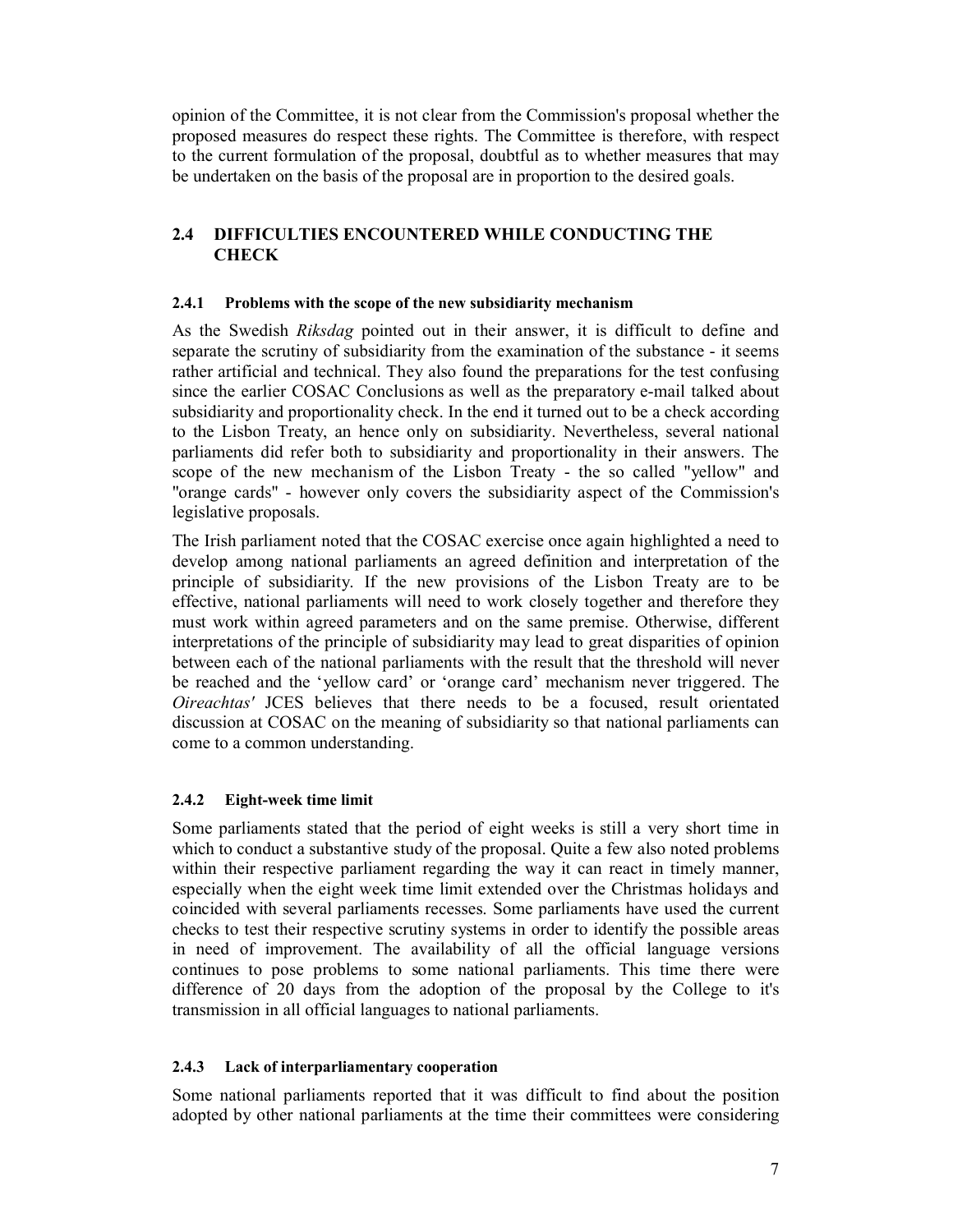the proposal. Information from other national parliaments was often not available even if several parliaments posted their findings on the IPEX database as requested by the secretariat. The German *Bundesrat* notes that the IPEX system was used but provided no information of substance on the findings of other parliaments when the committee's deliberations took place. On the other hand the Swedish *Riksdag* points out that more use of the IPEX-symbols earlier in the check would have been useful. However, they did get a quick answer from an official when the relevant IPEXcorrespondent was contacted via e-mail.

# **3 Summary and Conclusions**

The previous tests on subsidiarity (and proportionality) within the COSAC framework have shown that only a limited number of national parliaments were in a position to conduct proper scrutiny within the six week timeframe. However, the increase to eight weeks as foreseen in the Lisbon Treaty seems to have improved the capacity to react. Previously only around  $\frac{1}{4}$  of the parliaments were able to react. This time the secretariat received answers from 25 parliamentary chambers from 20 Member States within the eight week deadline<sup>6</sup>.

The narrow scope of the new subsidiarity mechanism in the Lisbon Treaty is to be noted as well: parliaments will only be able to raise concerns with regard to subsidiarity but not regarding proportionality or the substance of a given proposal. It is doubtful whether concerns regarding the legal base of a proposal would fall within the scope of the mechanism. Some confusion appears to remain about the scope of the new mechanism, in particular since the title of the Protocol refers to both subsidiarity and proportionality.

Arguably, the scope for blocking a legislative draft on subsidiarity grounds is quite limited, since finally there was only one chamber that found a breach of the subsidiarity principle. It also became clear once again that parliaments seem to interpret the principles of subsidiarity and proportionality in very different ways. Naturally, the national parliaments´ assessment whether new European legislation would bring added value is based on their domestic historical, political and social experience. At the very least, this would seem to limit seriously their capacity to act jointly in order to have EU legislative proposals reviewed by the Commission.

The coordination of the work of national parliaments in order to assure the necessary quota, especially the majority needed to produce the orange card, constitutes a challenge and will require the stepping up of interparliamentary cooperation. The exchange of information between national parliaments and efforts to develop a common understanding of subsidiarity may need to be intensified.

National parliaments should therefore not concentrate their limited resources on subsidiarity only and risk being distracted from their original, constitutional role in

 $\overline{\phantom{a}}$ <sup>6</sup> The check on Matrimonial matters Regulation produced 11 answers from 9 Member States within six weeks (See: http://www.cosac.eu/en/info/earlywarning/doc/) The Check on the Directive on Postal Services produced 10 answers from 9 Member States within six weeks time (See http://www.cosac.eu/en/info/earlywarning/postal/)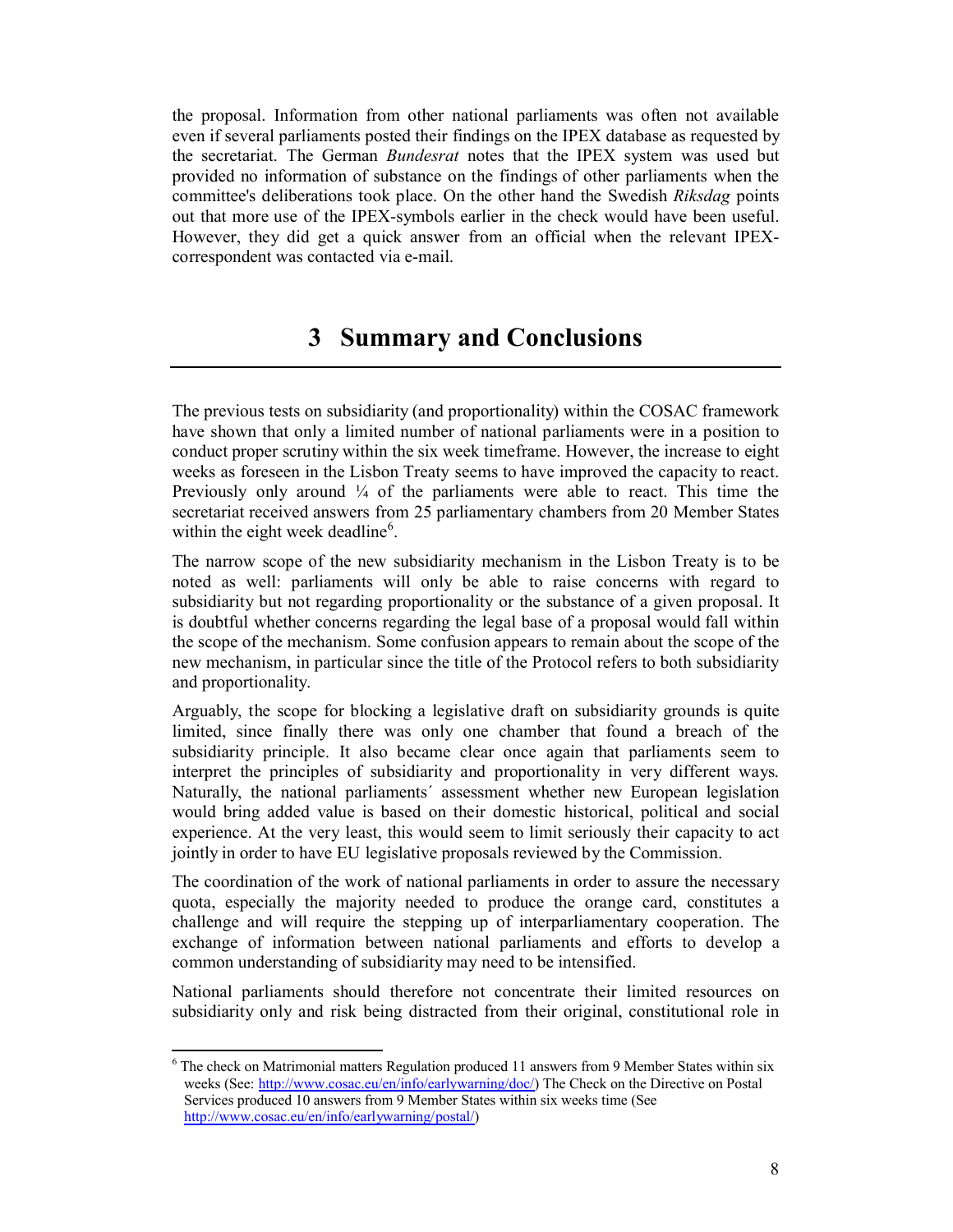controlling their governments. Stepping up parliamentary scrutiny of EU affairs at a national level might offer better chances to exert influence on Council decisions than subsidiarity control.

In addition, the direct dialogue with the Commission (the so called "Barroso initiative<sup>7</sup>") can and should be continued regardless of the Lisbon Treaty. After all, it was established outside formal Treaty structures and endorsed by the European Council in June 2006. The Commission has repeatedly stressed the usefulness of this new tool and seems to be willing to continue with the practice.

The new subsidiarity mechanism foreseen by the Lisbon Treaty provides no miracle cure against over-regulation or the loss of decision making power national parliaments may have suffered in the course of European integration. But it might provide some national parliaments with an additional incentive to become more involved in EU affairs. This would in itself be an important contribution to meeting the democratic challenge facing the European Union.

 $\overline{a}$ <sup>7</sup> Commission Communication from 10 May 2006:*"A Citizens' agenda - delivering results for Europe" ((COM(2006) 211 final)*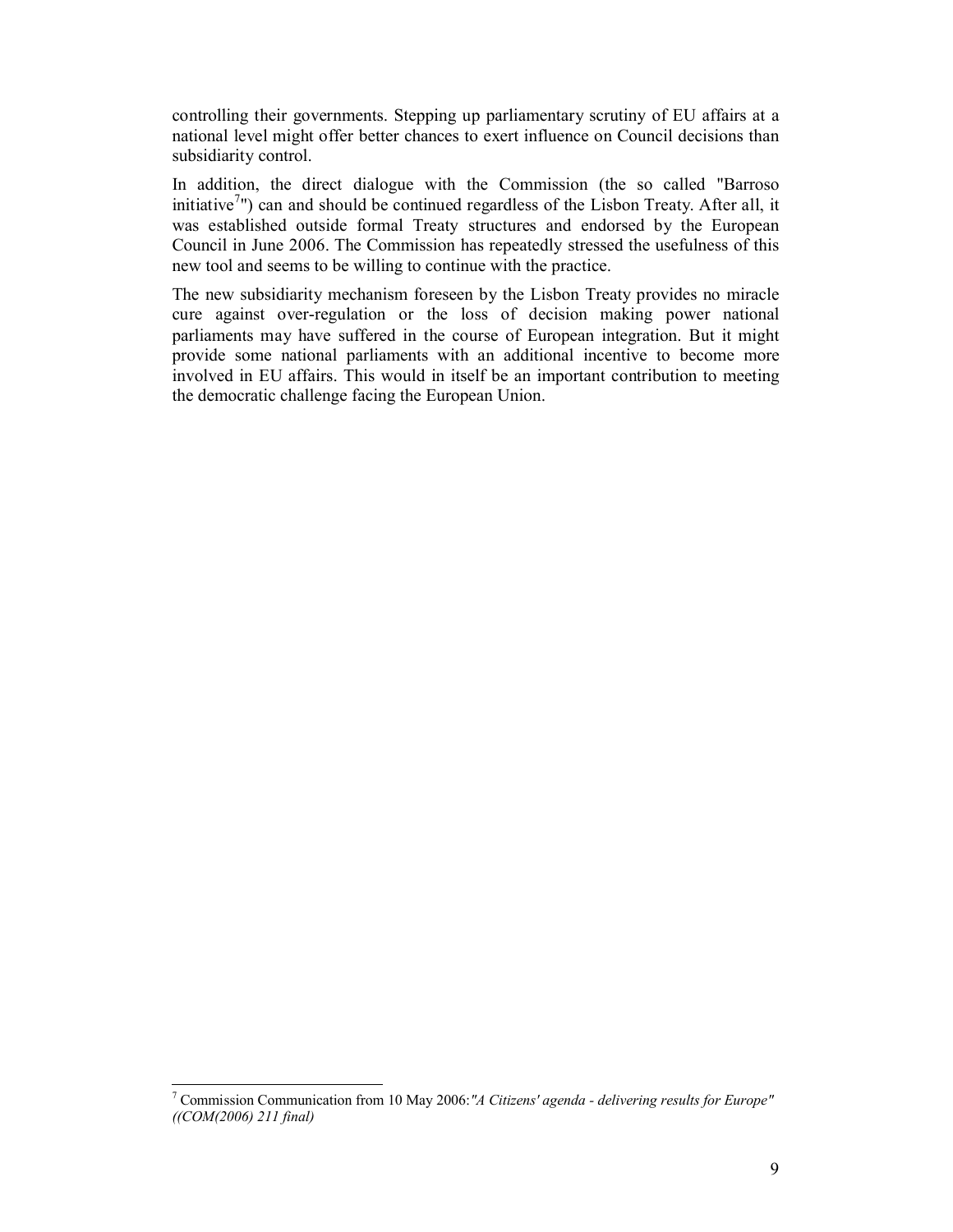| <b>Chambers</b>                            | <b>Procedure</b><br>used<br>to.<br>conduct the check                                                                                                                                                                                                                  | Cooperation<br>with<br>other<br>national<br>parliaments?       | <b>Findings</b><br>publication?                                                                          | <b>Adaptation of the</b><br>procedure in accordance<br>of the Lisbon Treaty?                                                                                                                                                                      | Any breach<br>found? | <b>Reasoned</b><br>opinion on<br>the<br><b>Framework</b><br>decision | <b>Were the</b><br><b>Commission's</b><br>justifications<br>satisfactory?                                                                                                                                                                              | Other observations.                                                                                                                                             |
|--------------------------------------------|-----------------------------------------------------------------------------------------------------------------------------------------------------------------------------------------------------------------------------------------------------------------------|----------------------------------------------------------------|----------------------------------------------------------------------------------------------------------|---------------------------------------------------------------------------------------------------------------------------------------------------------------------------------------------------------------------------------------------------|----------------------|----------------------------------------------------------------------|--------------------------------------------------------------------------------------------------------------------------------------------------------------------------------------------------------------------------------------------------------|-----------------------------------------------------------------------------------------------------------------------------------------------------------------|
| Austria<br>- Federal<br>Council            | The check was conducted<br>by the EU-Committee of<br>the Federal Council.<br>Experts from ministries<br>provide for answers and<br>the expertise from the EU<br>and international service<br>was used.                                                                | Through IPEX                                                   | A summary of the<br>proceedings,<br>including the<br>statement, will be<br>published on the<br>Internet. | The rules of procedure of<br>the Federal Council<br>already provide a valid<br>basis for the subsidiarity<br>checks.                                                                                                                              | $\overline{N}$       | Yes                                                                  | No, because<br>proposals for legally<br>relevant acts<br>concerning criminal<br>law require a<br>substantial<br>qualitative and<br>quantitative<br>statement explaining<br>why there is a need<br>to create a<br>legislative proposal<br>in this area. |                                                                                                                                                                 |
| <b>Belgium</b><br>- Chamber of<br>Deputies | The check was conducted<br>by the Committee on<br>Justice as decided by the<br>Conference of the<br>Presidents. There have<br>been informal contacts<br>between the chambers.                                                                                         | <b>No</b>                                                      | Discussions and<br>conclusions are<br>published as an<br>official<br>parliamentary<br>document.          | "The current procedure is<br>based on the Barroso<br>Initiative. There is no<br>intention to review the<br>system in line with the<br>Lisbon Treaty because it<br>concerns a more restrictive<br>concept on subsidiarity<br>and proportionality." | <b>No</b>            | Yes                                                                  | No, the reasoned<br>opinion includes<br>request for<br>supplementary<br>explanation.                                                                                                                                                                   |                                                                                                                                                                 |
| <b>Belgium</b><br>- Senate                 | The check was conducted<br>by the Committee on<br>Justice                                                                                                                                                                                                             | Used IPEX to<br>read<br>comments<br>from other<br>parliaments. | On the website of<br>the Senate and<br>on IPEX                                                           | The period of 6 weeks was<br>extended to 8 weeks for<br>the COSAC-test and<br>internal procedure will be<br>adapted the same way for<br>all documents soon                                                                                        | <b>No</b>            | Yes                                                                  | No - The members<br>of the Committee on<br>Justice felt it could<br>be more extensive.                                                                                                                                                                 |                                                                                                                                                                 |
| <b>Bulgaria</b>                            | The check was done by<br>the Committees on<br>Juridical affairs; Internal<br>Security and Public order;<br>Human Rights and<br>Religious Affairs; and The<br>EAC. The government<br>provided for an impact<br>assessment and a Law<br>Professor has been<br>consulted | Yes, with the<br>French<br>parliament                          | The report has<br>been published<br>by the EAC on<br>the parliament's<br>website.                        | The parliament will review<br>its procedure before<br>ratification of the Lisbon<br>Treaty.                                                                                                                                                       | <b>No</b>            | <b>No</b>                                                            | Yes                                                                                                                                                                                                                                                    | The EAC thinks that<br>the content of the<br>framework-decision<br>should correspond to<br>the Council of<br>Europe's convention<br>on preventing<br>terrorism. |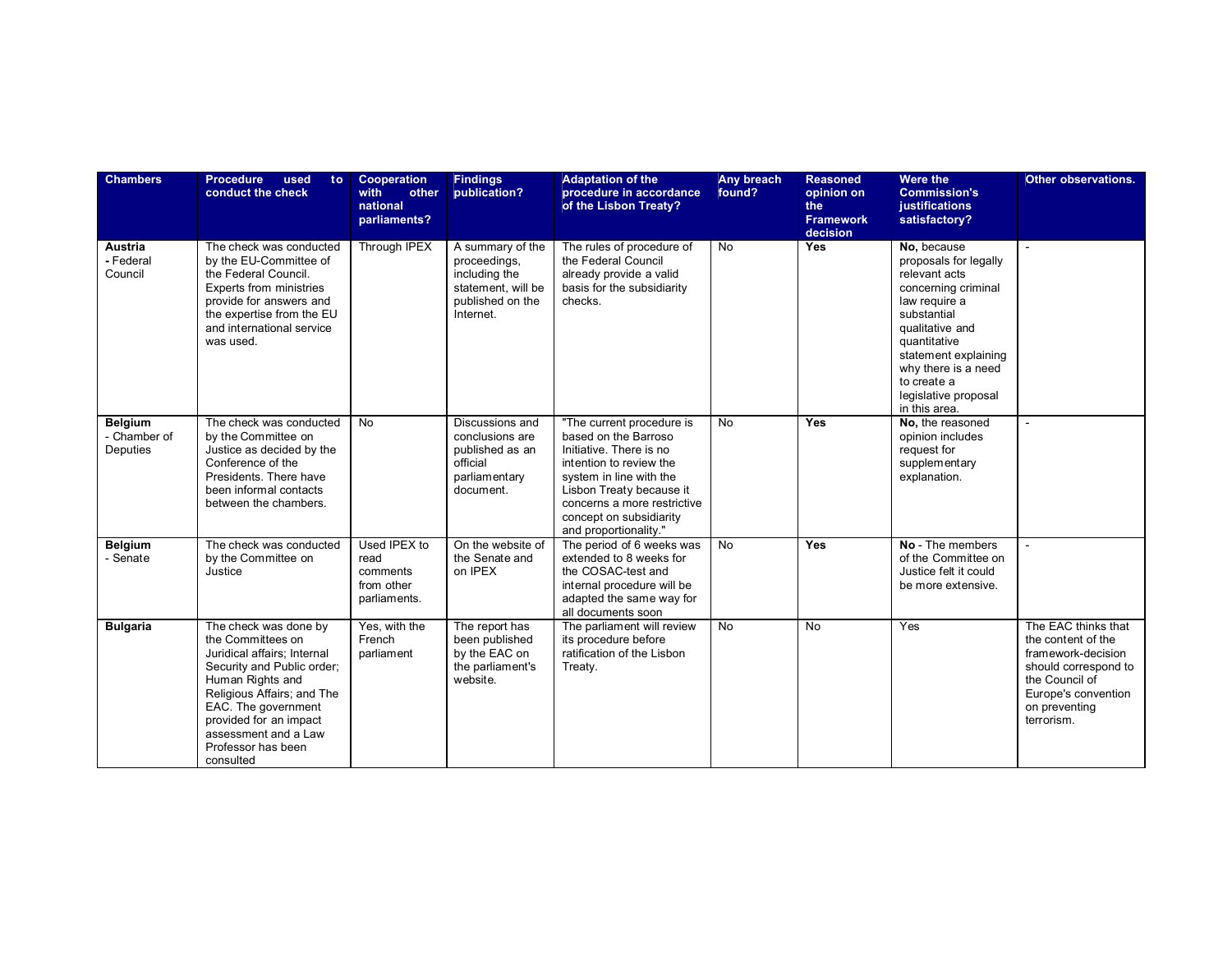| <b>Chambers</b>                               | <b>Procedure</b><br>used<br>to:<br>conduct the check                                                                                                                                                                                                              | Cooperation<br>other<br>with<br>national<br>parliaments? | <b>Findings</b><br>publication?                                                            | <b>Adaptation of the</b><br>procedure in accordance<br>of the Lisbon Treaty?                                                                                           | Any breach<br>found? | <b>Reasoned</b><br>opinion on<br>the<br><b>Framework</b><br>decision | <b>Were the</b><br><b>Commission's</b><br>justifications<br>satisfactory? | Other observations. |
|-----------------------------------------------|-------------------------------------------------------------------------------------------------------------------------------------------------------------------------------------------------------------------------------------------------------------------|----------------------------------------------------------|--------------------------------------------------------------------------------------------|------------------------------------------------------------------------------------------------------------------------------------------------------------------------|----------------------|----------------------------------------------------------------------|---------------------------------------------------------------------------|---------------------|
| Czech<br>Republic<br>- Chamber of<br>Deputies | The check was done by<br>The EAC. The vice-<br>minister of justice<br>introduced the framework<br>position of the<br>government.                                                                                                                                  | No                                                       | No, but they are<br>available to the<br>public.                                            | <b>No</b>                                                                                                                                                              | <b>No</b>            | <b>Yes</b>                                                           | Yes                                                                       |                     |
| Czech<br>Republic<br>- Senate                 | The check was done by<br>the Committee on Foreign<br>Affairs, Defence and<br>Security as the committee<br>responsible for matters of<br>III-Pillar issues which<br>requested the opinion of<br>the EAC. Information was<br>provided by the Ministry of<br>Justice | No                                                       | Not particularly,<br>the deliberations<br>were publicized<br>through<br>standard<br>means. | No, the Senate has not<br>adapted its procedures to<br>the Lisbon Treaty. This will<br>be considered only after<br>ratification of the Treaty in<br>the Czech Republic | <b>No</b>            | <b>No</b>                                                            | Yes                                                                       |                     |
| <b>Denmark</b><br>- Folketing                 | The check was done by<br>the EAC. The Minister of<br>Justice submitted a<br>memorandum explaining<br>the details of the proposal<br>and its position as regards<br>the compliance of the<br>proposal with the<br>subsidiarity principle                           | <b>No</b>                                                | No                                                                                         | It is currently planning to<br>do so                                                                                                                                   | <b>No</b>            | <b>Yes</b>                                                           | Yes (see annex)                                                           |                     |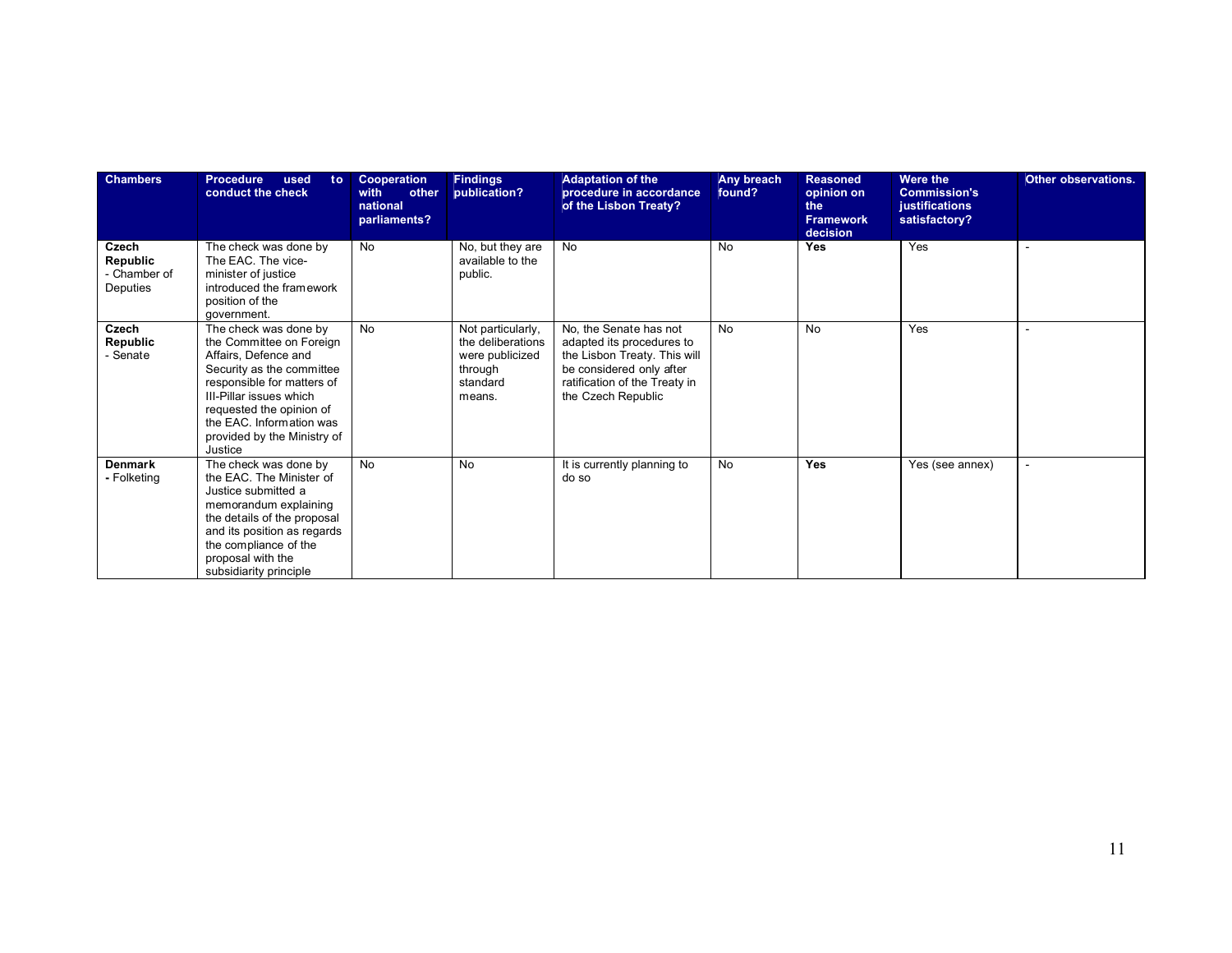| <b>Chambers</b>                           | <b>Procedure</b><br>used<br>to:<br>conduct the check                                                                                                                                                                                                                   | Cooperation<br>with<br>other<br>national<br>parliaments?                  | <b>Findings</b><br>publication?                                                                                                                          | <b>Adaptation of the</b><br>procedure in<br>accordance of the<br><b>Lisbon Treaty?</b>                                                               | Any breach<br>found?        | <b>Reasoned</b><br>opinion on<br>the<br><b>Framework</b><br>decision | Were the<br><b>Commission's</b><br>justifications<br>satisfactory? | <b>Other</b><br>observations.             |
|-------------------------------------------|------------------------------------------------------------------------------------------------------------------------------------------------------------------------------------------------------------------------------------------------------------------------|---------------------------------------------------------------------------|----------------------------------------------------------------------------------------------------------------------------------------------------------|------------------------------------------------------------------------------------------------------------------------------------------------------|-----------------------------|----------------------------------------------------------------------|--------------------------------------------------------------------|-------------------------------------------|
| Estonia<br>- Riigikogu                    | The check was done by<br>the EAC and the Legal<br>Affairs Committee. The<br>Ministry of Justice<br>provided for a written<br>opinion.                                                                                                                                  | <b>No</b>                                                                 | No                                                                                                                                                       | No it has not and it is<br>not planning to do so.                                                                                                    | <b>No</b>                   | Yes                                                                  | <b>No</b>                                                          |                                           |
| <b>Finland</b><br>- Eduskunta             | The check will be done<br>most likely by the Legal<br>affairs Committee who<br>give its opinion to the<br>Grand Committee, which<br>adopts the Eduskunta's<br>position. The Government<br>provided an extensive<br>explanatory memorandum<br>on the issue on 18.1.2008 | <b>No</b>                                                                 | The findings of<br>the sectoral<br>committees and<br>the position of<br>the EAC will be<br>published in due<br>course. The<br>press will be<br>informed. | The necessary<br>adaptations of the<br>Eduskunta's rules of<br>procedure will be<br>adopted at the same<br>time as the Lisbon<br>Treaty is approved. | No answer<br>available yet. | No answer<br>available yet.                                          | No answer<br>available yet.                                        | No answer available<br>yet <sup>8</sup> . |
| <b>France</b><br>- Assemblée<br>nationale | The Délégation pour<br>l'Union européenne<br>conducted the check. The<br>government provided<br>information as part of the<br>scrutiny process.                                                                                                                        | No, but used<br><b>IPEX to know</b><br>other<br>parliaments'<br>decisions | The minutes of<br>the meeting of<br>the delegation<br>are available<br>online.                                                                           | The procedure is the<br>same but the period has<br>been extended to 8<br>weeks.                                                                      | <b>No</b>                   | <b>No</b>                                                            | Yes                                                                |                                           |
| <b>France</b><br>- Sénat                  | The Délégation pour<br>l'Union européenne<br>conducted the check.                                                                                                                                                                                                      | <b>No</b>                                                                 | On the Sénat's<br>website.<br>On IPEX.<br>In the monthly<br>journal of the<br>Sénat.                                                                     | <b>No</b>                                                                                                                                            | <b>No</b>                   | No                                                                   | Yes                                                                |                                           |

<sup>&</sup>lt;sup>8</sup> No especial subsidiarity check has been initiated for the COSAC exercise. The proposal will be scrutinised in accordance with the Eduskunta's normal procedures. The scrutiny to be used in this case is specified in section 96 of the Constitution according to which the Government is required to communicate to the Grand Committee all EU proposals that fall within the competence of the Parliament according to the Constitution, as soon as possible to enable early scrutiny and parliamentary input. The purpose of the scrutiny is to authorise the Government's negotiating position with respect to the proposal. Subsidiarity is examined but is, as a matter of historical experience, of minor interest. Due to fact that the explanatory memorandum from the Government on this specific proposal was sent to the Eduskunta only on 18th of January 2008 the handling is still on-going in the sectoral committees and the final position of the Eduskunta is not yet known.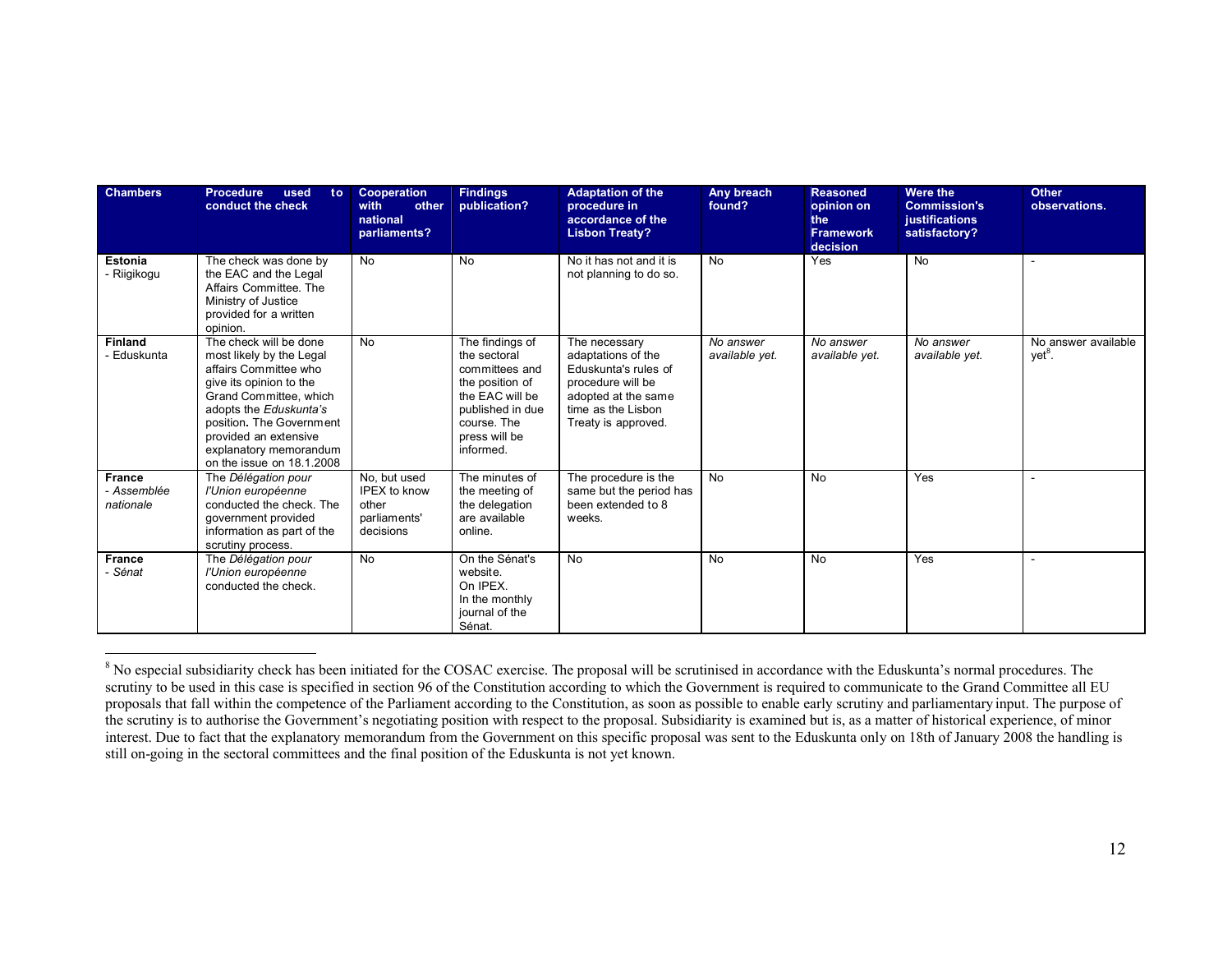| <b>Chambers</b>        | <b>Procedure</b><br>used<br>to:<br>conduct the check                                                                                                                                                                                                                                                                                                                | Cooperation<br>with<br>other<br>national<br>parliaments?                                                                                                                                  | <b>Findings</b><br>publication?                                                                                                                           | <b>Adaptation of the</b><br>procedure in<br>accordance of the<br><b>Lisbon Treaty?</b>                                                                                              | Any breach<br>found? | <b>Reasoned</b><br>opinion on<br>the<br><b>Framework</b><br>decision                                                                                                                                                                                                               | Were the<br><b>Commission's</b><br>justifications<br>satisfactory? | Other observations. |
|------------------------|---------------------------------------------------------------------------------------------------------------------------------------------------------------------------------------------------------------------------------------------------------------------------------------------------------------------------------------------------------------------|-------------------------------------------------------------------------------------------------------------------------------------------------------------------------------------------|-----------------------------------------------------------------------------------------------------------------------------------------------------------|-------------------------------------------------------------------------------------------------------------------------------------------------------------------------------------|----------------------|------------------------------------------------------------------------------------------------------------------------------------------------------------------------------------------------------------------------------------------------------------------------------------|--------------------------------------------------------------------|---------------------|
| Germany<br>- Bundestag | Involved were the Legal<br>Affairs and the Foreign<br>Affairs Committee, the<br>Internal Affairs<br>Committee, the<br>Committee on Human<br>Rights and Humanitarian<br>Affairs and the EAC in an<br>advisory capacity. The<br>Government has provided<br>a short description of the<br>proposal and a<br>comprehensive<br>assessment by the<br>Ministry of Justice. | No. However, a<br>short summary<br>of the report of<br>the Legal<br>Affairs<br>Committee and<br>the decision of<br>the Bundestag<br>will be<br>published on<br>the IPEX<br>website.       | The report of the<br>Legal Affairs<br>Committee and<br>the decision of<br>the Bundestag<br>are both publicly<br>available on the<br>Bundestag<br>website. | Deliberations on<br>adapting the Rules of<br>Procedure are currently<br>under way.                                                                                                  | <b>No</b>            | No. A letter of<br>the Speaker<br>was sent to the<br>Presidents of<br>the EU<br>institutions<br>stating that<br>there were no<br>concerns<br>regarding the<br>principle of<br>subsidiarity but<br>there were<br>concerns with<br>regard to the<br>principle of<br>proportionality. | Yes                                                                |                     |
| Germany<br>- Bundesrat | In addition of the EAC the<br>Committee on legal affairs<br>and the Committee on<br>internal affairs deliberated<br>the proposal. The Federal<br>Government sent three<br>reports on the results of<br>the ongoing negotiations<br>on EU-level. A mutual<br>exchange with the<br>German Bundestag on the<br>stage of proceedings took<br>place.                     | No. The IPEX<br>system was<br>used but<br>provided no<br>sufficient<br>information on<br>the findings of<br>other<br>parliaments<br>when the<br>committee<br>deliberations<br>took place. | <b>No</b>                                                                                                                                                 | At present the<br><b>Bundesrat checks</b><br>whether adaptations of<br>its proceedings to the<br>subsidiarity check<br>mechanism foreseen in<br>the Lisbon Treaty are<br>necessary. | <b>No</b>            | No                                                                                                                                                                                                                                                                                 | Yes                                                                | <b>No</b>           |

<sup>&</sup>lt;sup>9</sup> Both the Legal Affairs Committee and the Committee on the Affairs of the European Union – in full knowledge of the scope of the subsidiarity checking mechanism foreseen in the Treaty of Lisbon – decided to include observations on proportionality in their statement. It was pointed out that the proposed framework decision duplicates to a large extent the Council of Europe Convention on the Prevention of Terrorism of 16 May 2005 and that, with regard to the proportionality principle, due consideration should have been given on joint efforts, by all Member States, to ratify this convention, instead of proposing a new framework decision. These observations will also be communicated to the Federal Chancellor.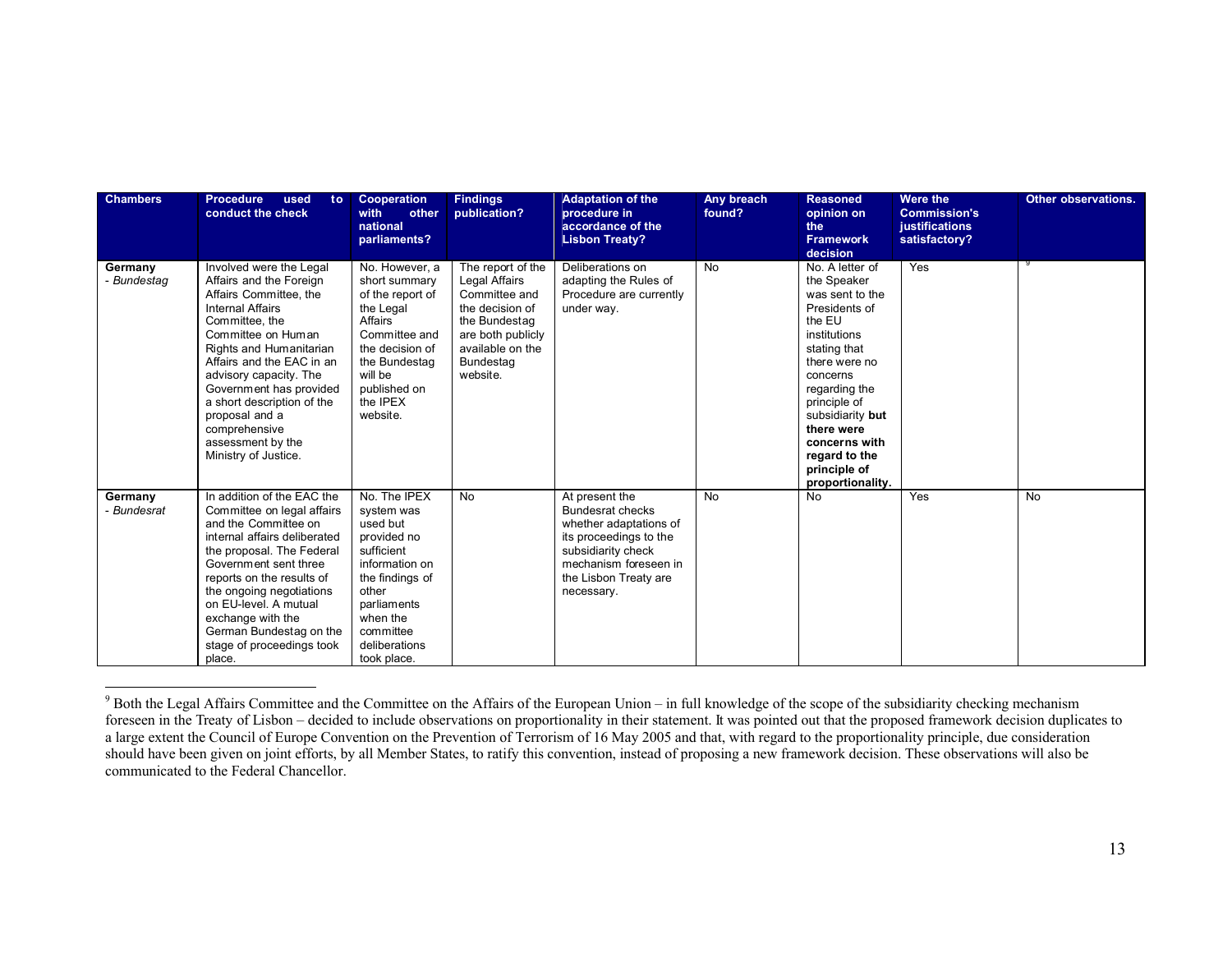| <b>Chambers</b>                                 | <b>Procedure</b><br>used<br>to:<br>conduct the check                                                                                                                                                                                                             | <b>Cooperation</b><br>with<br>other<br>national<br>parliaments?                                                         | <b>Findings</b><br>publication?                                               | <b>Adaptation of the</b><br>procedure in<br>accordance of the<br><b>Lisbon Treaty?</b>                                                                                                                                                                                      | Any breach<br>found? | <b>Reasoned</b><br>opinion on<br>the<br><b>Framework</b><br>decision | Were the<br><b>Commission's</b><br>justifications<br>satisfactory?                                                                                                                                  | Other observations.                                                                                                                                                                 |
|-------------------------------------------------|------------------------------------------------------------------------------------------------------------------------------------------------------------------------------------------------------------------------------------------------------------------|-------------------------------------------------------------------------------------------------------------------------|-------------------------------------------------------------------------------|-----------------------------------------------------------------------------------------------------------------------------------------------------------------------------------------------------------------------------------------------------------------------------|----------------------|----------------------------------------------------------------------|-----------------------------------------------------------------------------------------------------------------------------------------------------------------------------------------------------|-------------------------------------------------------------------------------------------------------------------------------------------------------------------------------------|
| Greece                                          | The check was conducted<br>through a joint meeting of<br>the Standing Committee<br>for Public Administration.<br>Public Order and Justice<br>and the Special Standing<br>Committee for European<br>Affairs, according to the<br>Parliament's Standing<br>Orders. | Contacted the<br><b>French National</b><br>Assembly and<br>used IPEX to<br>check the other<br>parliaments'<br>decision. | Press release<br>on the website<br>of the<br>Parliament.                      | There is a plan for a<br>wide range of<br>modifications in the<br>parliament's Standing<br>Orders, in order to<br>adapt the regulatory<br>framework of EU<br>legislation scrutiny to<br>the new circumstances.                                                              | <b>No</b>            | <b>No</b>                                                            | The justifications<br>could have been<br>more convincing<br>(with a more<br>explicit reference<br>to the Charter of<br>Fundamental<br>Rights, and the<br>European<br>Convention of<br>Human Rights) |                                                                                                                                                                                     |
| Hungary<br>- National<br>Assembly.              | The check was conducted<br>by the EAC. Lawyer<br>experts at the secretariat<br>of the EAC examined the<br>proposal and presented<br>their findings to the<br>committee members. No<br>further external expertise<br>were used.                                   | None, since the<br>Hungarian<br>version arrived<br>quite late<br>$(11/26)$ .                                            | The minutes of<br>the meeting of<br>the committee<br>are available<br>online. | The changes in the<br>subsidiarity check<br>mechanism the Lisbon<br>Treaty have not brought<br>changes in the existing<br>procedure                                                                                                                                         | <b>No</b>            | <b>No</b>                                                            | Yes (However,<br>justification<br>regarding the<br>proportionality<br>check lack<br>reference to the<br>human rights<br>issue)                                                                      | The availability of the<br>Hungarian version<br>continues to pose<br>problems (published<br>three weeks later).<br>The starting date of<br>the check period<br>should be clarified. |
| Ireland<br>- Houses of the<br><b>Oireachtas</b> | The subsidiarity check<br>was conducted by the<br>Joint Committee on<br>European Scrutiny<br>(JCES). It decided to refer<br>to the Department of<br>Justice, Equality and Law<br>Reform of the<br>government. Government<br>provided an information<br>note.     | There was<br>limited<br>consultation<br>with the UK<br>House of<br>Commons and<br>the Austrian<br>Bundesrat.            | On the website                                                                | Under the subsidiarity<br>check mechanism of<br>the Lisbon Treaty, each<br>House of the<br>Oireachtas will have an<br>independent vote. Both<br>Houses of the<br>Oireachtas have yet to<br>decide how it wishes to<br>carry out the<br>subsidiarity monitoring<br>function. | <b>No</b>            | <b>Yes</b>                                                           | No. The JCES<br>found the<br>Commission's<br>justification to be<br>incomplete with<br>regard to the<br>subsidiarity<br>principle. For more<br>detailed opinion<br>see annexe.                      | TU                                                                                                                                                                                  |

 $\overline{a}$ <sup>10</sup> The JCES have found that the COSAC exercise once again highlighted a need to develop among national parliaments an agreed definition and interpretation of the principle of subsidiarity. If the new provisions of the Lisbon Reform Treaty are to be effective, national parliaments will need to work closely together and therefore they must work within agreed parameters and on the same premise. Otherwise, different interpretations of the principle of subsidiarity may lead to great disparities of opinion between each of the national parliaments with the result that the threshold will never be reached for the 'yellow card' or 'orange card' mechanism to be triggered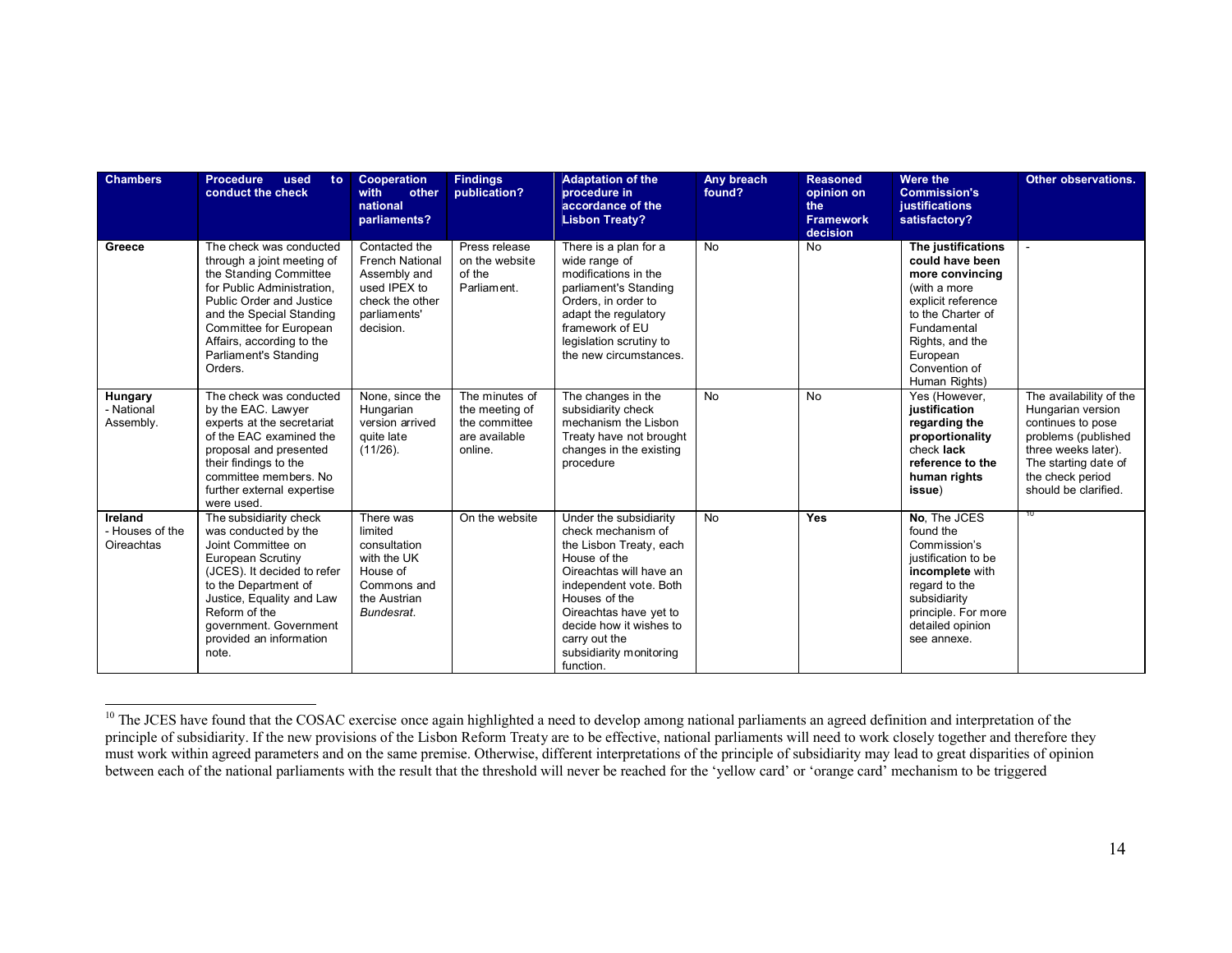| <b>Chambers</b>                         | <b>Procedure</b><br>used<br>to<br>conduct the check                                                                                                                                                                                                                                                                                                                                                                                                                                            | <b>Cooperation</b><br>with<br>other<br>national<br>parliaments?                                                                                              | <b>Findings</b><br>publication?                                                      | <b>Adaptation of the</b><br>procedure in<br>accordance of the<br><b>Lisbon Treaty?</b>  | Any breach<br>found? | <b>Reasoned</b><br>opinion on<br>the<br><b>Framework</b><br>decision | <b>Were the</b><br><b>Commission's</b><br>justifications<br>satisfactory? | Other observations.                                                                                                                                                                                                                                                                       |
|-----------------------------------------|------------------------------------------------------------------------------------------------------------------------------------------------------------------------------------------------------------------------------------------------------------------------------------------------------------------------------------------------------------------------------------------------------------------------------------------------------------------------------------------------|--------------------------------------------------------------------------------------------------------------------------------------------------------------|--------------------------------------------------------------------------------------|-----------------------------------------------------------------------------------------|----------------------|----------------------------------------------------------------------|---------------------------------------------------------------------------|-------------------------------------------------------------------------------------------------------------------------------------------------------------------------------------------------------------------------------------------------------------------------------------------|
| Italy<br>- Senate                       | The EAC                                                                                                                                                                                                                                                                                                                                                                                                                                                                                        | <b>No</b>                                                                                                                                                    | <b>No</b>                                                                            | <b>No</b>                                                                               | <b>No</b>            | Yes                                                                  | Yes                                                                       |                                                                                                                                                                                                                                                                                           |
| Latvia<br>- Saeima                      | The EAC together with the<br>Ministry of the Interior<br>prepared a statement.<br>where the latter gave its<br>opinion on the subsidiarity<br>and proportionality of the<br>proposal. The Defence,<br>Internal Affairs and<br><b>Corruption Prevention</b><br>Committee consulted the<br>Ministry of the Interior, the<br>Ministry of Justice, the<br>Ministry of Foreign Affairs<br>and presented to the EAC<br>its opinion on the<br>subsidiarity and<br>proportionality of the<br>proposal. | <b>No</b>                                                                                                                                                    | <b>No</b>                                                                            | <b>No</b>                                                                               | <b>No</b>            | <b>No</b>                                                            | Yes                                                                       | The EU member<br>states need to have<br>common coordinated<br>actions aimed at<br>efficient and prompt<br>international<br>cooperation that<br>addresses public<br>incitements to<br>perform terrorist<br>attacks, recruitment<br>of terrorists, as well<br>as training of<br>terrorists. |
| Lithuania<br>- Seimas                   | The check was done by<br>the EAC and the<br>Committee on Legal<br>Affairs and the Committee<br>on National Security and<br>Defence. The Ministry of<br>Justice was<br>commissioned to draft the<br>Governments' position on<br>the proposal. External<br>expertise was conducted<br>by The Institute of Law.                                                                                                                                                                                   | No. However,<br>the information<br>on the decision<br>taken by the<br>Austrian<br>Parliament was<br>distributed<br>among the<br>members of the<br>Committee. | The decision of<br>the Committee<br>was issued in<br>the form of a<br>press release. | Current provisions of<br>the Statute do not<br>prohibit a proper<br>subsidiarity check. | <b>No</b>            | <b>No</b>                                                            | Yes                                                                       | The Lithuanian<br>version of the Impact<br>Assessment was a<br>5-page summary of<br>the 107 pages in the<br>English language                                                                                                                                                              |
| Luxembourg:<br>- Chambre des<br>députés | The juridical Committee<br>conducted the check                                                                                                                                                                                                                                                                                                                                                                                                                                                 | No                                                                                                                                                           | <b>No</b>                                                                            | The chambre des<br>députés will soon adapt<br>its procedures to the<br>Lisbon Treaty.   | <b>No</b>            | No                                                                   | Yes                                                                       |                                                                                                                                                                                                                                                                                           |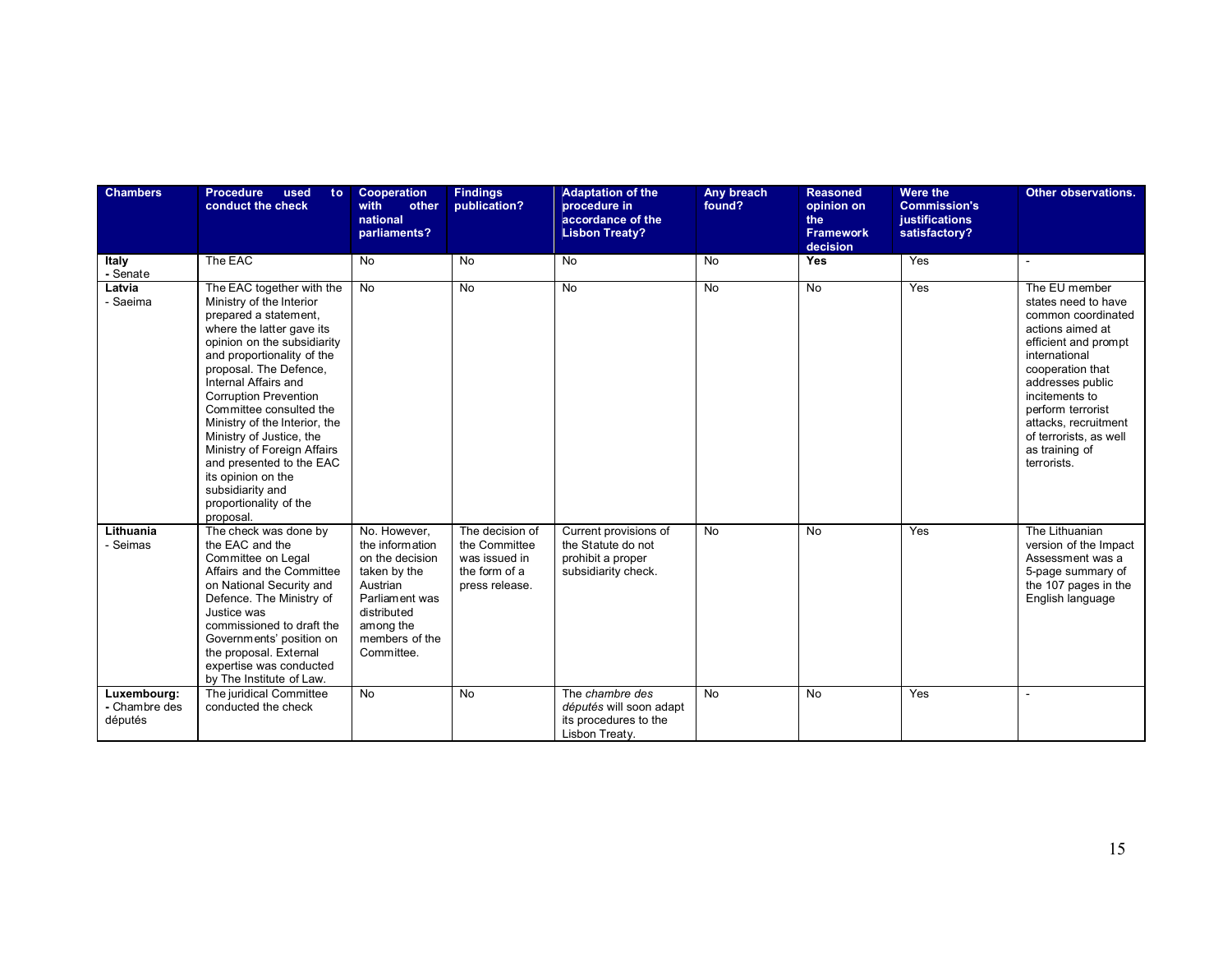| <b>Chambers</b>                                                   | <b>Procedure</b><br>used<br>to:<br>conduct the check                                                                                                                                                                                                                                                                                                                                                                                             | Cooperation<br>with<br>other<br>national<br>parliaments? | <b>Findings</b><br>publication?                                                                                                                                                                                            | <b>Adaptation of the</b><br>procedure in<br>accordance of the<br><b>Lisbon Treaty?</b>                                                                                                                                                                                                                              | Any breach<br>found? | <b>Reasoned</b><br>opinion on<br>the<br><b>Framework</b><br>decision | Were the<br><b>Commission's</b><br>justifications<br>satisfactory?                                                                                                                                                                                                                                                      | <b>Other</b><br>observations. |
|-------------------------------------------------------------------|--------------------------------------------------------------------------------------------------------------------------------------------------------------------------------------------------------------------------------------------------------------------------------------------------------------------------------------------------------------------------------------------------------------------------------------------------|----------------------------------------------------------|----------------------------------------------------------------------------------------------------------------------------------------------------------------------------------------------------------------------------|---------------------------------------------------------------------------------------------------------------------------------------------------------------------------------------------------------------------------------------------------------------------------------------------------------------------|----------------------|----------------------------------------------------------------------|-------------------------------------------------------------------------------------------------------------------------------------------------------------------------------------------------------------------------------------------------------------------------------------------------------------------------|-------------------------------|
| <b>Netherlands</b><br>- Senate and<br>House of<br>Representatives | The check was done by<br>the committees on the<br>JHA-council of the Senate<br>and the committee on<br>Justice of the House of<br>Representatives. The<br>Government provided for<br>a preliminary position.<br>While the joint committee<br>on the subsidiarity has a<br>coordinating role; the<br>committees on the JHA-<br>Council and the<br>committee of Justice<br>remain responsible for<br>conducting the material<br>subsidiarity check | <b>No</b>                                                | Yes, findings<br>were sent to the<br>government, the<br>Commission, the<br>European<br>Parliament and<br>the Cosac-<br>secretariat. It is<br>also registered<br>and published as<br>a regular<br>parliamentary<br>document | The parliament has<br>adapted a specific<br>procedure with regard<br>to the subsidiarity check<br>and it has installed a<br>specific committee for it:<br>the (temporary) joint<br>committee on the<br>subsidiarity check.<br>These provisions do not<br>need to be changed as<br>a result of the Lisbon<br>Treaty. | No                   | <b>Yes</b>                                                           | Further study of<br>proposed<br>measures raised a<br>number of<br>questions that are<br>unanswered by the<br>explanatory<br>memorandum. For<br>a better<br>assessment of all<br>measures<br>mentioned the<br>Houses request<br>the Commission to<br>reply to the<br>questions<br>formulated in the<br>reasoned opinion. |                               |
| Poland<br>- Sejm                                                  | The EAC conducted the<br>check. An undersecretary<br>of State from the Ministry<br>of Justice presented the<br>government's position.<br>Also the Legal Team of<br>the Sejm Research<br>Bureau presented their<br>opinion on conformity to<br>the principle of<br>subsidiarity.                                                                                                                                                                  | <b>No</b>                                                | The opinion of<br>the EAC is sent<br>to the<br>government is<br>available on the<br>web-site. The<br>meeting was<br>open for the<br>media                                                                                  | Polish Sejm has not<br>adopted any changes in<br>the Rules of Procedure<br>in regard to the<br>changes implemented<br>by the Lisbon Treaty but<br>the discussion on this<br>issues is scheduled for<br>the nearest future                                                                                           | <b>No</b>            | Yes                                                                  | Yes                                                                                                                                                                                                                                                                                                                     |                               |

 $\overline{a}$ <sup>11</sup> During the discussion on the Commission Proposal for a Council Framework Decision on combating terrorism members of the EUAC were interested in the necessary changes in the Polish law assuming the Proposal is adopted in the presented version. Part of the discussion was dedicated to the issues connected to the civil liberties in the framework of combating terrorism.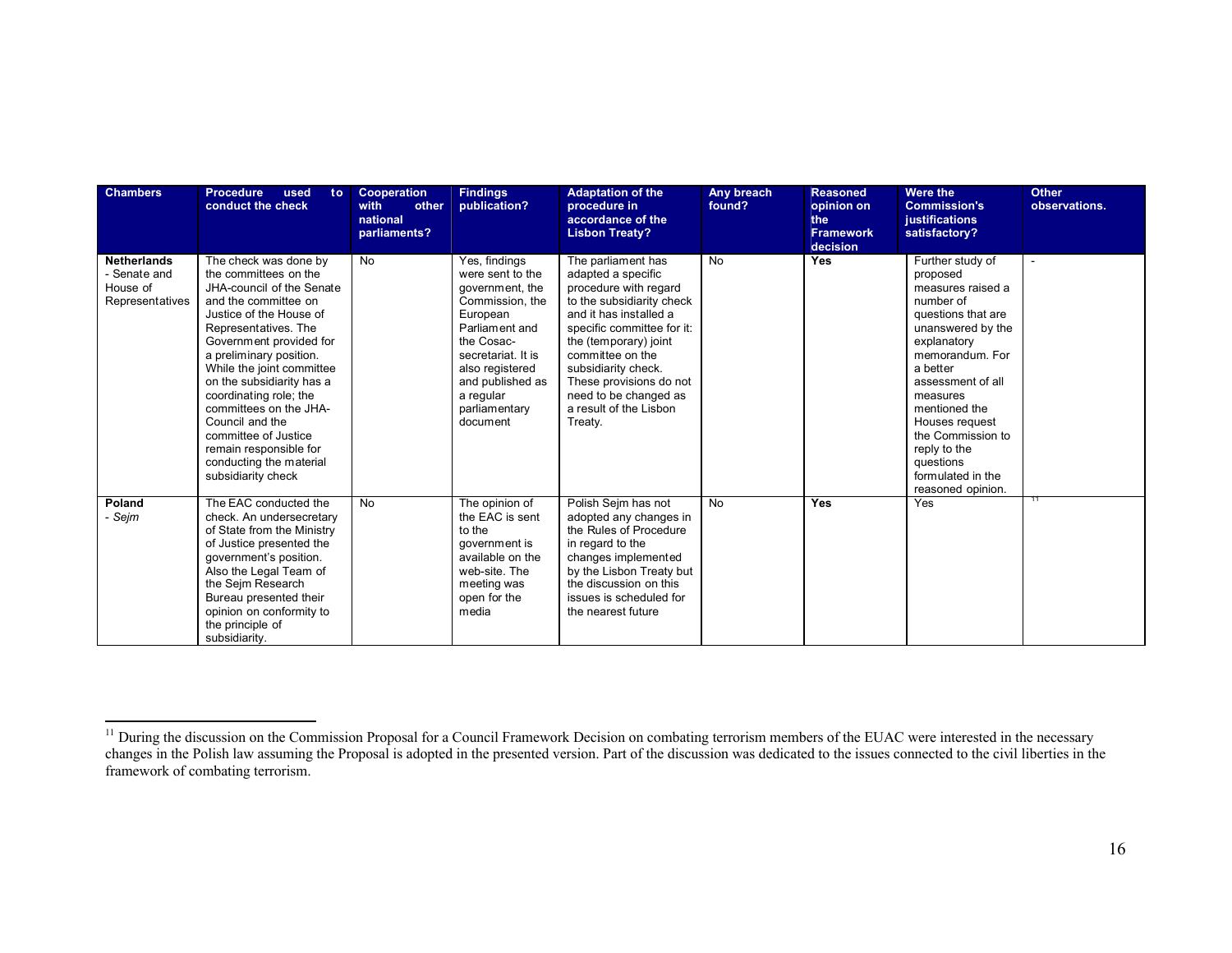| <b>Chambers</b>                          | <b>Procedure</b><br>used<br>to:<br>conduct the check                                                                                                                                                                                                                                                                                                                          | <b>Cooperation</b><br>other<br>with<br>national<br>parliaments? | <b>Findings</b><br>publication?                                            | <b>Adaptation of the</b><br>procedure in<br>accordance of the<br><b>Lisbon Treaty?</b>                                                                                                                                                                                                                 | Any breach<br>found? | <b>Reasoned</b><br>opinion on<br>the<br><b>Framework</b><br>decision | <b>Were the</b><br><b>Commission's</b><br>justifications<br>satisfactory? | Other observations.                                                                                                                                                        |
|------------------------------------------|-------------------------------------------------------------------------------------------------------------------------------------------------------------------------------------------------------------------------------------------------------------------------------------------------------------------------------------------------------------------------------|-----------------------------------------------------------------|----------------------------------------------------------------------------|--------------------------------------------------------------------------------------------------------------------------------------------------------------------------------------------------------------------------------------------------------------------------------------------------------|----------------------|----------------------------------------------------------------------|---------------------------------------------------------------------------|----------------------------------------------------------------------------------------------------------------------------------------------------------------------------|
| Poland<br>- Senate                       | The EAC with the<br>cooperation of the Human<br>Rights and the Rule of<br>Law Committee<br>conducted the check. A<br>government's written<br>position was submitted to<br>the parliament. A<br>government's official took<br>part in the Committee's<br>sitting and provided for<br>additional information. The<br>EAC has also<br>commissioned an outside<br>expert opinion. | <b>No</b>                                                       | <b>No</b>                                                                  | This subsidiarity check<br>was based on the<br>existing procedures.<br>This year, before the<br>Lisbon Treaty comes<br>into force, the<br>Committee is planning<br>to work out and<br>establish a routine<br>cooperation with<br>Government in terms of<br>subsidiarity and<br>proportionality checks. | <b>No</b>            | <b>No</b>                                                            | Yes                                                                       | 12                                                                                                                                                                         |
| Portugal<br>- Assembleia da<br>Repùblica | The check was done<br>Committee on<br>constitutional affairs and<br>The EAC                                                                                                                                                                                                                                                                                                   | <b>No</b>                                                       | No, only on<br><b>IPEX</b>                                                 | Yes, with Law 43/2006<br>on subsidiarity<br>mechanism.                                                                                                                                                                                                                                                 | <b>No</b>            | Yes                                                                  | Yes                                                                       | None                                                                                                                                                                       |
| Slovakia                                 | The check was done by<br>the EAC and committee<br>on constitutional and legal<br>affairs. The minister of<br>justice referred the<br>preliminary position of the<br>government.                                                                                                                                                                                               | No                                                              | Yes, the<br>minutes of the<br>meeting were<br>published on the<br>website. | N <sub>o</sub>                                                                                                                                                                                                                                                                                         | <b>No</b>            | No                                                                   | Yes                                                                       | There were some<br>problems regarding<br>the short time limit<br>due to the Christmas<br>Holidays and some<br>terminological<br>inexactitudes in the<br>Slovak translation |

 $\overline{a}$ <sup>12</sup> The Committee pointed out a major discrepancy, namely under the Council of Europe Convention on the Prevention of Terrorism of May 16 2005 States-Parties to the convention are obliged to establish, implement and apply criminalisation of attempted offences of "recruitment for terrorism" and "training for terrorism", while the proposed Council framework decision does not stipulate any such obligation for EU members, which may create problems in relations between members of those two organisations. The government official present at the Committee meeting promised to take into consideration the above mentioned opinion while further working on the proposal of the Council Framework decision.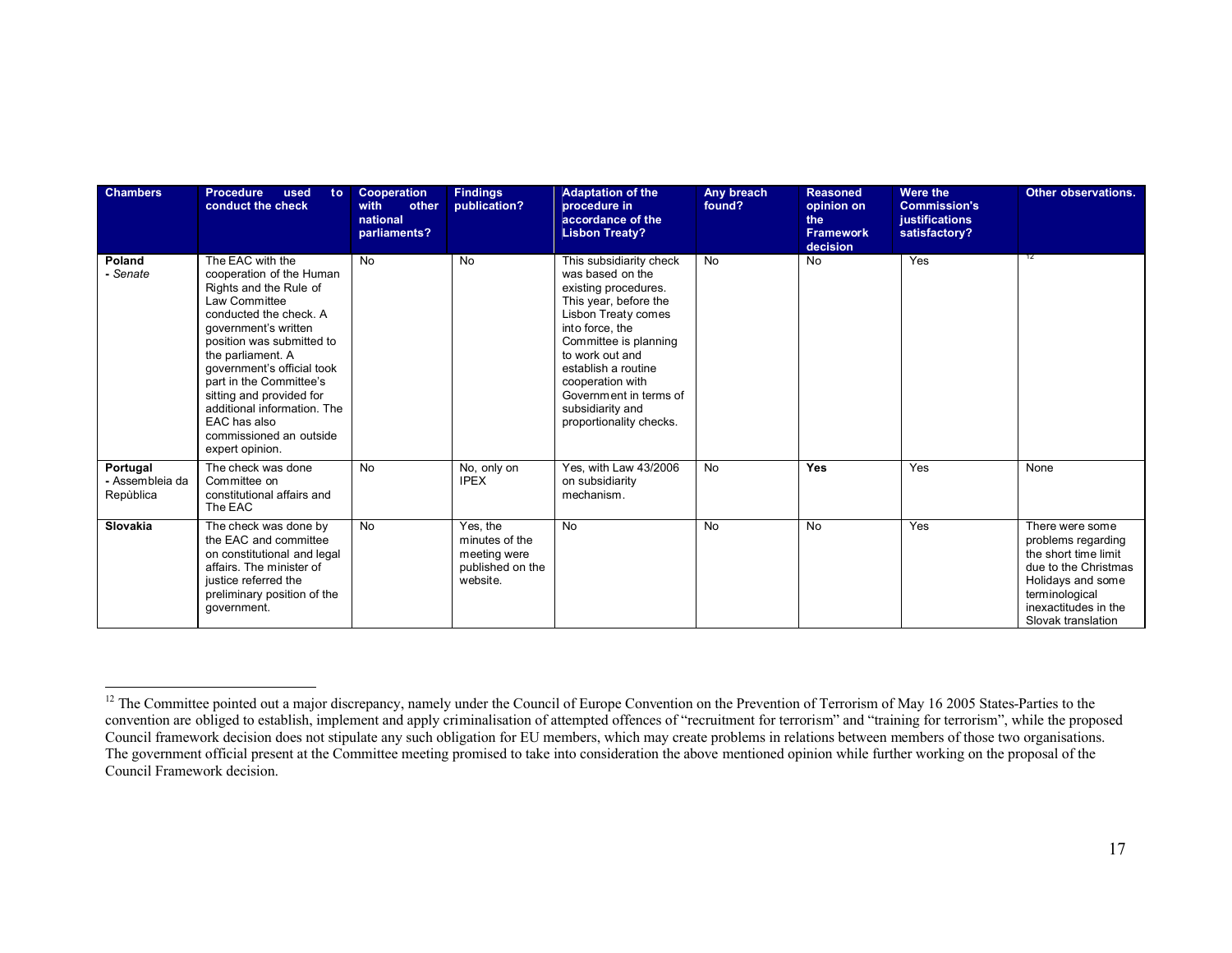| <b>Chambers</b>                    | <b>Procedure</b><br>used<br>to:<br>conduct the check                                                                                                                                                                                               | Cooperation<br>with<br>other<br>national<br>parliaments?                                                                                                           | <b>Findings</b><br>publication?                                                                                                                                                                                                                | <b>Adaptation of the</b><br>procedure in<br>accordance of the<br><b>Lisbon Treaty?</b> | Any breach<br>found? | <b>Reasoned</b><br>opinion on<br>the<br><b>Framework</b><br>decision   | Were the<br><b>Commission's</b><br>justifications<br>satisfactory? | Other observations. |
|------------------------------------|----------------------------------------------------------------------------------------------------------------------------------------------------------------------------------------------------------------------------------------------------|--------------------------------------------------------------------------------------------------------------------------------------------------------------------|------------------------------------------------------------------------------------------------------------------------------------------------------------------------------------------------------------------------------------------------|----------------------------------------------------------------------------------------|----------------------|------------------------------------------------------------------------|--------------------------------------------------------------------|---------------------|
| Slovenia<br>- National<br>Assembly | Committee on Domestic<br>Policy, Public<br>Administration and Justice<br>and The EAC. The State<br>Secretary at the Ministry<br>of Justice attended the<br>meeting of the working<br>body responsible and<br>presented the<br>Government position. | No                                                                                                                                                                 | The findings will<br>be released on<br>the web page of<br>the National<br>Assembly as<br>part of the<br>minutes of the<br>EAC meeting.<br>There is still a<br>discussion on<br>other<br>possibilities how<br>to make these<br>findings public. | No                                                                                     | <b>No</b>            | <b>Yes</b>                                                             | Yes                                                                |                     |
| Sweden<br>- Riksdagen              | Committee on Justice;<br>Oral and written<br>information as well as an<br>explanatory<br>memorandum.                                                                                                                                               | The IPEX was<br>used to obtain<br>information on<br>the other<br>parliaments.<br>Also e-mail<br>correspondence<br>with the Dutch<br>parliament was<br>very useful. | The findings<br>were noted in<br>the record from<br>the Committee<br>meeting and the<br>findings were<br>published on<br>IPEX.                                                                                                                 | No                                                                                     | <b>No</b>            | No, but a text on<br>the scrutiny was<br>approved by the<br>committee. | Yes                                                                | 13                  |

 $\overline{a}$ <sup>13</sup> Even though proportionality was not an issue in this test the Committee notes that the fight against terrorism may only be conducted in a way that is appropriate in an open, democratic society governed by the rule of law, and that any measures must be taken with respect for human rights and in accordance with the rule of law. The proposal concerns acts that lie in a grey area bordering on rights set out in the Swedish Constitution, such as the freedoms of expression and association. In the opinion of the Committee, it is not clear from the Commission's proposal whether the proposed measures do respect these rights. The Committee is therefore, with respect to the current formulation of the proposal, doubtful as to whether measures that may be undertaken on the basis of the proposal are in proportion to the desired goals. More use of the IPEX-symbols already earlier during the check would have been useful. However, it was valuable with a quick answer from an involved official when the relevant IPEX-correspondent was contacted. There was also a shortage of time. In general it is difficult to define and separate the scrutiny of subsidiarity from the examination in substance - it seems rather artificial and technical. Also the preparations for the test were a bit confusing. COSAC-conclusions as well as the preparatory email talked about subsidiarity and proportionality check. In the end it turned out to be a check according to the Lisbon Treaty, which is only a subsidiarity check.